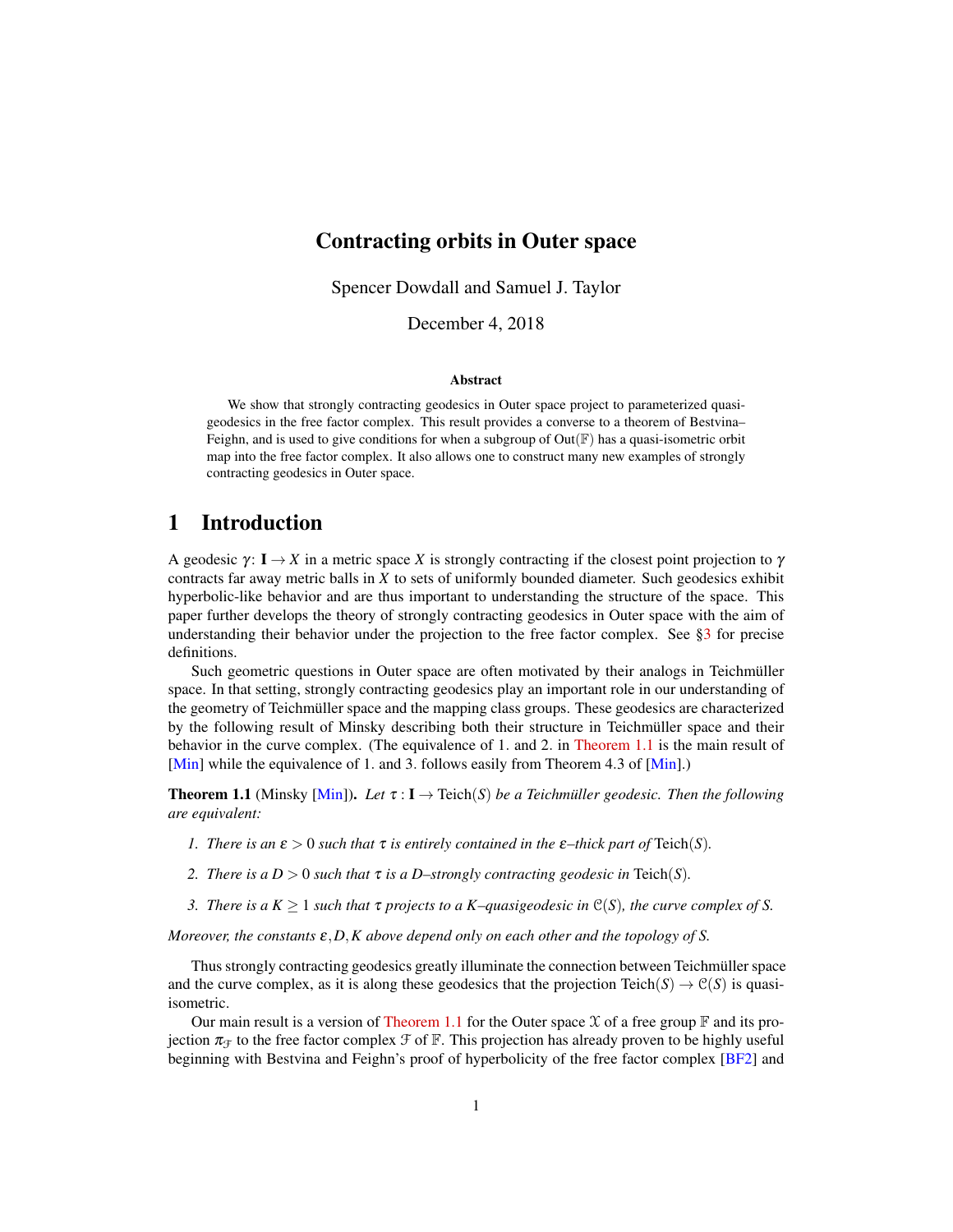continuing with, for example, [\[BR,](#page-19-2) [Ham1,](#page-19-3) [DT,](#page-19-4) [Hor\]](#page-19-5). In fact, in the course of proving hyperbolicity of  $F$ , Bestvina and Feighn show that folding path geodesics which make definite progress in  $F$  are strongly contracting with respect to a specific projection tailored to folding paths. Combining with Theorem 4.1 and Lemma 4.11 from [\[DT\]](#page-19-4), this result of Bestvina and Feighn ([\[BF2,](#page-19-1) Corollary 7.3]) may be promoted to all geodesics:

<span id="page-1-0"></span>**Theorem 1.2.** Let  $\gamma: I \to X$  be a geodesic whose projection to  $\mathcal F$  *is a K–quasigeodesic. Then there exists D* > 0 *depending only on K (and the injectivity radius of the terminal endpoint of* γ*) such that* γ *is D–strongly contracting in* X*.*

Here we prove a converse to [Theorem 1.2.](#page-1-0) Together, these establish an analog of [Theorem 1.1](#page-0-0) in the free group setting.

<span id="page-1-1"></span>**Theorem 1.3.** *For each D* > 0 *there exist constants*  $K \ge 1$  *and*  $\varepsilon > 0$  *with the following property. If*  $\gamma: I \to \mathfrak{X}$  *is a nondegenerate D–strongly contracting geodesic, then*  $\gamma(I)$  *lies in the*  $\varepsilon$ –*thick part*  $\mathfrak{X}_{\varepsilon}$ *and*  $\pi_{\mathcal{F}} \circ \gamma$ :  $\mathbf{I} \to \mathcal{F}$  *is a K–quasigeodesic.* 

Recall that the Lipschitz metric on Outer space is not symmetric. Hence, a geodesic  $\gamma : I \to \mathcal{X}$ is not necessarily a (quasi) geodesic when traversed in the reverse direction. The condition that  $\gamma$  be nondegenerate in [Theorem 1.3](#page-1-1) is, informally, that the backwards distance along  $\gamma$  meets a certain threshold depending only on *D*. See [§3](#page-5-0) for a precise definition and discussion.

**Remark 1.4** (Parameterized *vs* Unparameterized). In saying the projection of a geodesic to  $\mathcal{F}$  is a *K*–quasigeodesic, we always mean a *parameterized* quasigeodesic. For any directed geodesic  $\gamma: I \to X$ , it is known that  $\pi_{\mathcal{F}} \circ \gamma: I \to \mathcal{F}$  is an *unparameterized* quasigeodesic in the sense that it may be reparameterized to yield a uniform quasigeodesic [\[BF2,](#page-19-1) Proposition 9.2]. The same holds for the projections of Teichmüller geodesics to the curve complex [\[MM,](#page-19-6) Theorem 2.3].

**Remark 1.5** (Thick geodesics in  $X$ ). Combining [Theorem 1.3](#page-1-1) with [Theorem 1.2](#page-1-0) gives the three implications (3)  $\iff$  (2)  $\implies$  (1) of [Theorem 1.1](#page-0-0) in the Out(F) setting. We stress that the implication  $(1) \implies (2)$  of [Theorem 1.1](#page-0-0) is in fact false in the Outer space setting. Indeed, it is well-known that there are thick geodesics in  $X$  that nevertheless project to a bounded diameter subset of  $\mathcal{F}$ . By [Theorem 1.3](#page-1-1) such geodesics cannot be strongly contracting.

**Remark 1.6** (Hyperbolic isometries of  $\mathcal{F}$ ). Combining [Theorem 1.3](#page-1-1) with Algom-Kfir's result [\[AK\]](#page-18-0) that axes of fully irreducible automorphisms in  $X$  are strongly contracting gives an alternative proof of the fact that fully irreducible automorphisms act as loxodromic isometries on  $\mathcal F$  (i.e. they have positive translation length). This result was proven by Bestvina and Feighn in [\[BF2\]](#page-19-1) using results in [\[BF1\]](#page-19-7).

As an application of [Theorem 1.3,](#page-1-1) we give conditions for when the orbit map from a finitely generated subgroup  $\Gamma \leq Out(\mathbb{F})$  into  $\mathcal F$  is a quasi-isometric embedding. First, say that  $\Gamma \leq Out(\mathbb{F})$ is **contracting in** X if there exists  $G \in \mathcal{X}$  and  $D > 0$  so that for any two points in the orbit  $\Gamma \cdot G$  there is a *D*–strongly contracting geodesic joining them.

<span id="page-1-2"></span>**Theorem 1.7.** *Suppose that*  $\Gamma \leq Out(\mathbb{F})$  *is finitely generated and that the orbit map*  $\Gamma \to \mathcal{X}$  *is a quasi-isometric embedding. Then* Γ *is contracting in* X *if and only if the orbit map* Γ → F *to the free factor complex is a quasi-isometric embedding.*

We note that the "if" direction of [Theorem 1.7](#page-1-2) appeared first in our earlier work [\[DT\]](#page-19-4) as a crucial ingredient in the proof of the following result about hyperbolic extensions of free groups: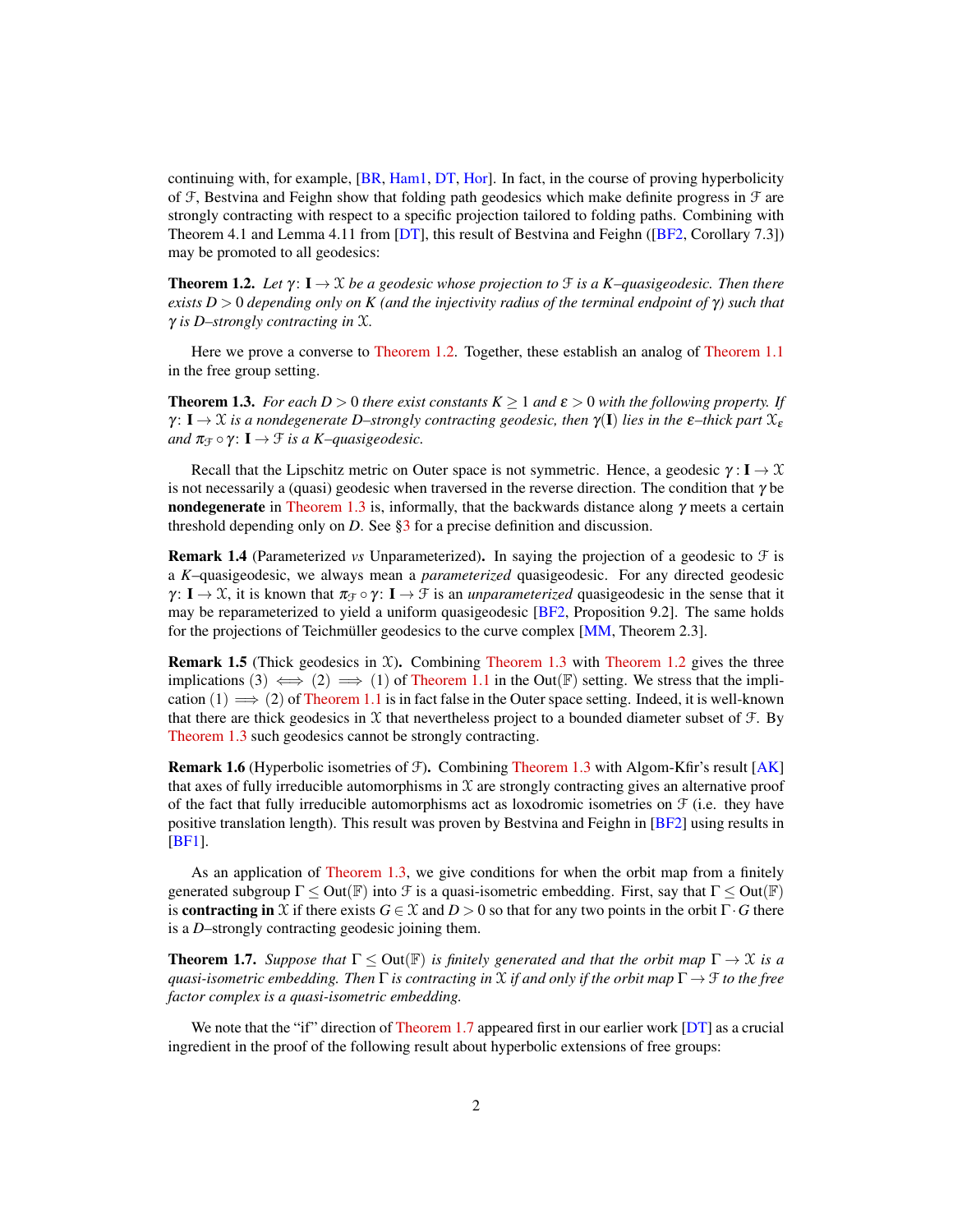<span id="page-2-0"></span>**Theorem 1.8** ([\[DT,](#page-19-4) Theorem 1.1]). *If*  $\Gamma \leq$  Out( $\mathbb{F}$ ) *is purely atoroidal and the orbit map*  $\Gamma \to \mathcal{F}$  *is a quasi-isometric embedding, then the corresponding* F*–extension E*<sup>Γ</sup> *is hyperbolic.*

While the exact converse to [Theorem 1.8](#page-2-0) is false (see  $[DT, §1]$  $[DT, §1]$ ), it would nevertheless be interesting to obtain an partial converse, that is, to naturally characterize the hyperbolic extensions of  $\mathbb F$ that arise from subgroups of  $Out(\mathbb{F})$  that quasi-isometrically embed into  $\mathcal{F}$ . It is our hope that the equivalence provided by [Theorem 1.7](#page-1-2) will be a useful step towards establishing such a converse.

During the completion of this paper, Hamenstädt and Hensel proved a result [\[HH,](#page-19-8) Theorem 1] that is related to [Theorem 1.7](#page-1-2) above. Their theorem pertains to Morse geodesics in  $\mathfrak X$  and relies on Hamenstädt's notion of lines of minima in  $X$ , introduced in  $[Ham2]$ . We remark, however, that there is no a priori connection between strongly contracting and Morse geodesics in the asymmetric metric space  $X$  without additional assumptions on the geodesic.

Remark 1.9. [Theorem 1.7](#page-1-2) can be used to give new examples of strongly contracting geodesics in  $\mathfrak X$ , beyond those which are axes of fully irreducible elements of Out( $\mathbb F$ ). Such axes were shown to be contracting by Algom-Kfir  $[AK]$ . For the construction, begin with a finitely generated subgroup  $\Gamma \leq Out(\mathbb{F})$  for which the orbit map  $\Gamma \to \mathcal{F}$  is a quasi-isometric embedding. Many examples of such subgroups are constructed in Section 9 of [\[DT\]](#page-19-4). For  $R \in \mathcal{X}$  fixed, [Theorem 1.7](#page-1-2) implies that there is a  $D > 0$  such that for any  $g, h \in \Gamma$ , any directed geodesic  $[g \cdot R, h \cdot R]$  is *D*–strongly contracting. Using the Arzela–Ascoli theorem, as in the proof of  $[DKT,$  Proposition 5.6], one may additionally take limits of such geodesics to extract bi-infinite geodesics that are *D*–strongly contracting. The geodesics constructed in this manner typically will not be axes for any fully irreducible automorphisms of  $\mathbb{F}$ .

**Outline of proof.** Let us briefly describe our approach to [Theorem 1.3.](#page-1-1) Bestvina and Feighn's [\[BF2\]](#page-19-1) proof that F is hyperbolic relies on constructing for every folding path  $\gamma: I \to \mathcal{X}$  a corresponding projection Pr<sub>γ</sub>:  $\mathcal{F} \to \gamma(\mathbf{I})$ . The projection Pr<sub>γ</sub> is defined in terms of the illegal turn structure on the path  $\gamma(t)$ , and a careful analysis of Pr<sub>γ</sub> allows one to prove (i) that  $\pi_{\mathcal{F}} \circ Pr_{\gamma}$  is a coarsely contracting retraction onto  $\pi_{\mathcal{F}}(\gamma(\mathbf{I}))$  [\[BF2,](#page-19-1) Proposition 7.2] and (ii) that Pr<sub>γ</sub>  $\pi_{\mathcal{F}}: \mathcal{X} \to \gamma(\mathbf{I})$  coarsely agrees with the closest-point projection provided  $\gamma$  makes definite progress in  $\mathcal F$  (see [\[DT,](#page-19-4) Lemma 4.11]). This leads to Bestvina and Feighn's result [\[BF2,](#page-19-1) Corollary 7.3] that folding paths which make definite progress in  $\mathcal F$  are strongly contracting in  $\mathcal X$  (c.f. [Theorem 1.2\)](#page-1-0).

In a similar spirit, our proof of [Theorem 1.3](#page-1-1) proceeds by constructing an appropriate projection  $\rho_{\gamma}$ :  $\mathcal{P} \mathcal{L} \to \gamma(\mathbf{I})$  for each geodesic  $\gamma: \mathbf{I} \to \mathcal{X}$ , where here  $\mathcal{P} \mathcal{L}$  is the complex of primitive conjugacy classes in F (note that  $\mathcal{PL}$  is Out(F)–equivariantly quasi-isometric to  $\mathcal{F}$ ; see [§2\)](#page-3-0). The map  $\rho_{\gamma}$ :  $\mathcal{PL} \rightarrow$  $\gamma(I)$  has a very natural definition: simply send a conjugacy class  $\alpha$  to the set of points along  $\gamma(I)$ where the length of  $\alpha$  is minimized. Our key technical results then show that for every *D*–strongly contracting geodesic  $\gamma$ , (i) the composition  $\rho_{\gamma} \circ \pi_{\mathcal{PL}} : \mathcal{X} \to \gamma(I)$  coarsely agrees with closest-point projection for distant points [\(Lemma 4.1\)](#page-7-0) and (ii)  $\rho_{\gamma}$  is uniformly coarsely Lipschitz [\(Lemma 4.3\)](#page-9-0).

A fundamental technical difficulty arises from the fact that the Lipschitz distance  $d<sub>X</sub>$  is highly asymmetric for points in the thin part of  $\mathfrak X$  (see [§2\)](#page-3-0). For example: since the standard Morse lemma breaks down in the presence of boundless asymmetry, it is unclear whether strongly contracting geodesics are necessarily stable in  $X$  (that is, uniform quasigeodesics a-priori need not fellow travel strongly contracting geodesics with the same endpoints). To rule out such pathological behavior, much of the work in our discussion is devoted to proving that all nondegenerate *D*–strongly contracting geodesics lie in some uniform thick part of  $X$  [\(Corollary 7.3](#page-15-0) and [Lemma 7.4\)](#page-16-0). With this key tool in hand, we are able to show [\(Lemma 5.2\)](#page-11-0) that the composition  $\rho_\gamma \circ \pi_{\mathcal{PL}} : \mathcal{X} \to \gamma(I)$  is a coarse retraction, meaning that points on  $\gamma(I)$  move a uniformly bounded amount. Combining this with the coarse Lipschitz property for  $\rho_{\gamma}$  [\(Lemma 4.3\)](#page-9-0) then easily leads to our main result that strongly contracting geodesics in  $X$  make definite progress in  $\mathcal F$  (see [Proposition 5.1\)](#page-11-1).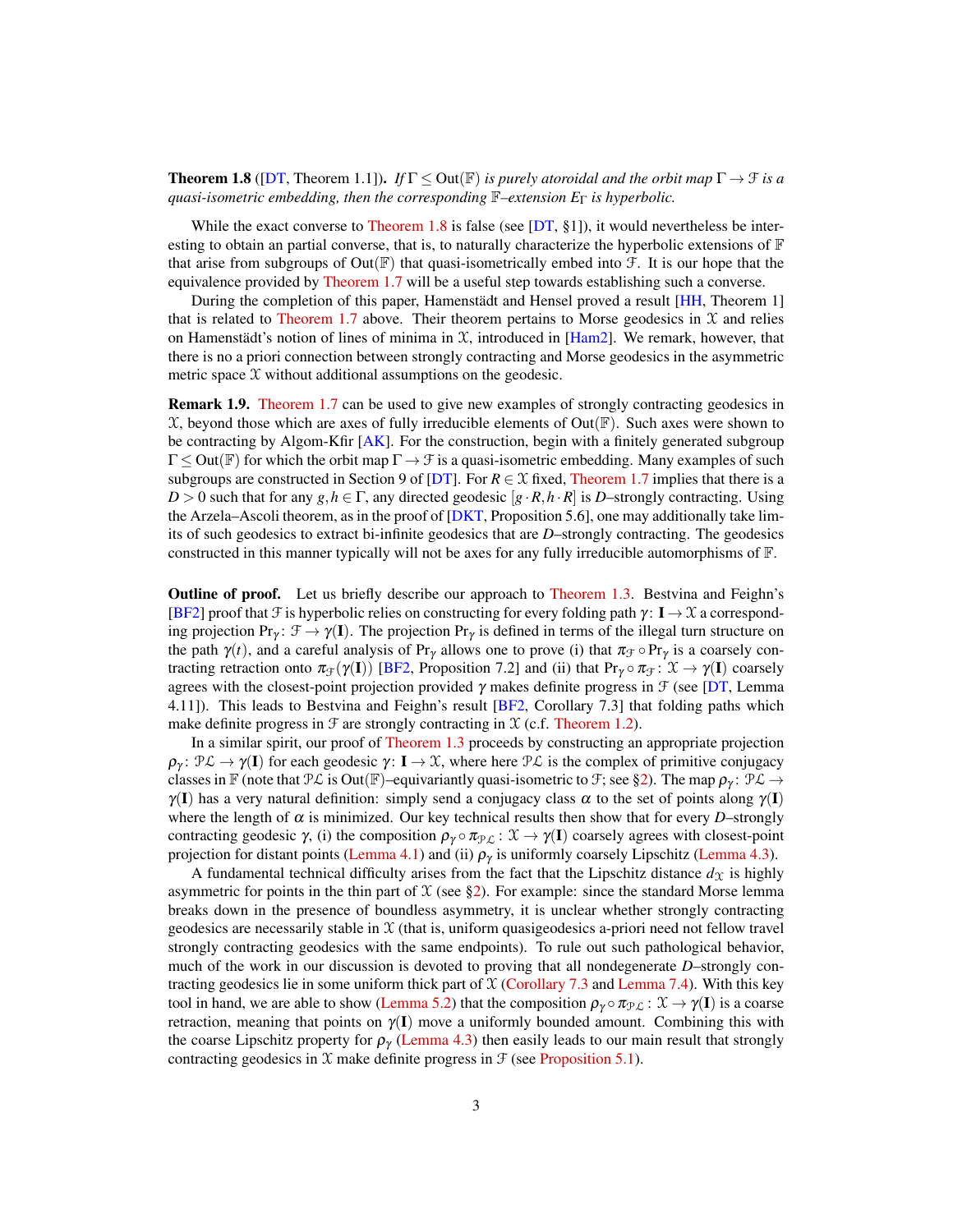Acknowledgments. The authors thank the referee for several helpful comments. The first named author was partially supported by NSF grants DMS 1204814 and 1711089. The second named author was partially supported by NSF grants DMS 1400498 and 1744551. We also acknowledge support from NSF grants DMS 1107452, 1107263, 1107367 "RNMS: GEometric structures And Representation varieties" (the GEAR Network) and from the GATSBY seminar at Brown & Yale.

# <span id="page-3-0"></span>2 Background

We briefly recall the necessary background material on the metric structure of Outer space; see [\[FM,](#page-19-11) [BF2,](#page-19-1) [DT\]](#page-19-4) for additional details.

**Outer space.** Let F denote the free group of rank  $r = \text{rk}(\mathbb{F}) \geq 3$ . Let R denote the *r*–petal rose with vertex  $v \in \mathcal{R}$ , and fix an isomorphism  $\mathbb{F} \cong \pi_1(\mathcal{R}, v)$ . For our purposes, a **graph** is a 1–dimensional CW complex, and a connected, simply connected graph is a tree. A core graph is a finite graph all of whose vertices have degree at least 2.

We now define Culler and Vogtmann's  $[CV]$  Outer space  $\mathcal X$  of marked metric graphs. A marked **graph**  $(G, g)$  is a core graph *G* together with a **marking**  $g: \mathcal{R} \to G$ , i.e. a homotopy equivalence. A **metric** on *G* is a function  $\ell : E(G) \to \mathbb{R}_{>0}$  from the set of edges of *G* to the positive real numbers, which assigns a length  $\ell(e)$  to each edge  $e \in E(G)$ . The sum  $\sum_{e \in E(G)} \ell(e)$  is called the **volume** of *G*. With this setup, a **marked metric graph** is defined to be the triple  $(G, g, \ell)$ ; two triples  $(G_1, g_1, \ell_1)$ and  $(G_2, g_2, \ell_2)$  are **equivalent** if there is a graph isometry  $\phi : G_1 \to G_2$  that preserves the markings in the sense that  $\phi \circ g_1$  is homotopic to  $g_2$ . **Outer space**, denoted X, is the set of equivalence classes of marked metric graphs of volume 1.

The marking  $\mathcal{R} \to G$  for  $G \in \mathcal{X}$  allows us to view any nontrivial conjugacy class  $\alpha$  in F as a homotopy class of loops in the core graph *G*. The unique immersed loop in this homotopy class is denoted by  $\alpha|G$ , which we view as an immersion of  $S^1$  into G. The **length of**  $\alpha$  in  $G \in \mathcal{X}$ , denoted  $\ell(\alpha|G)$ , is the sum of the lengths of the edges of *G* crossed by  $\alpha|G$ , counted with multiplicities. The **standard topology on**  $\mathcal X$  is the coarsest topology such that all of the length functions  $\ell(\alpha | \cdot)$ :  $\mathfrak{X} \to \mathbb{R}_+$  are continuous [\[CV\]](#page-19-12). This topology agrees with other naturally defined topologies on  $X$ , including the one induced by the Lipschitz metric defined below. See [\[CV,](#page-19-12) [Pau,](#page-19-13) [FM\]](#page-19-11) for details.

A difference of markings from  $G \in \mathcal{X}$  to  $H \in \mathcal{X}$  is any map  $\phi: G \to H$  that is homotopic to *h* ◦ *g*<sup>-1</sup>, where *g* and *h* are the markings on *G* and *H*, respectively. The Lipschitz distance from *G* to *H* is then defined to be

$$
d_{\mathcal{X}}(G,H) := \inf \{ \log(\text{Lip}(\phi)) \mid \phi \simeq h \circ g^{-1} \},
$$

where Lip( $\phi$ ) denotes the Lipschitz constant of the difference of markings  $\phi$ . We note that while  $d_{\mathcal{X}}$  is in general asymmetric (that is,  $d_{\mathcal{X}}(G,H) \neq d_{\mathcal{X}}(H,G)$ ), it satisfies definiteness  $(d_{\mathcal{X}}(G,H) = 0$ if and only if  $G = H$ ) and the ordered triangle inequality  $(d_X(E, H) \leq d_X(E, G) + d_X(G, H))$  [\[FM\]](#page-19-11). We also have the following important result, originally due to Tad White, relating the Lipschitz distance to the ratio of lengths of conjugacy classes in the two graphs:

<span id="page-3-1"></span>Proposition 2.1 (See Francaviglia–Martino [\[FM\]](#page-19-11) or Algom-Kfir [\[AK\]](#page-18-0)). *For every G* ∈ X *there exists a finite set* C*<sup>G</sup> of primitive conjugacy classes, called candidates, whose immersed representatives in G cross each edge at most twice and such that for any*  $H \in \mathcal{X}$ 

$$
d_{\mathcal{X}}(G,H) = \max_{\alpha \in \mathscr{C}_G} \log \left( \frac{\ell(\alpha|H)}{\ell(\alpha|G)} \right) = \sup_{\alpha \in \mathbb{F}} \log \left( \frac{\ell(\alpha|H)}{\ell(\alpha|G)} \right).
$$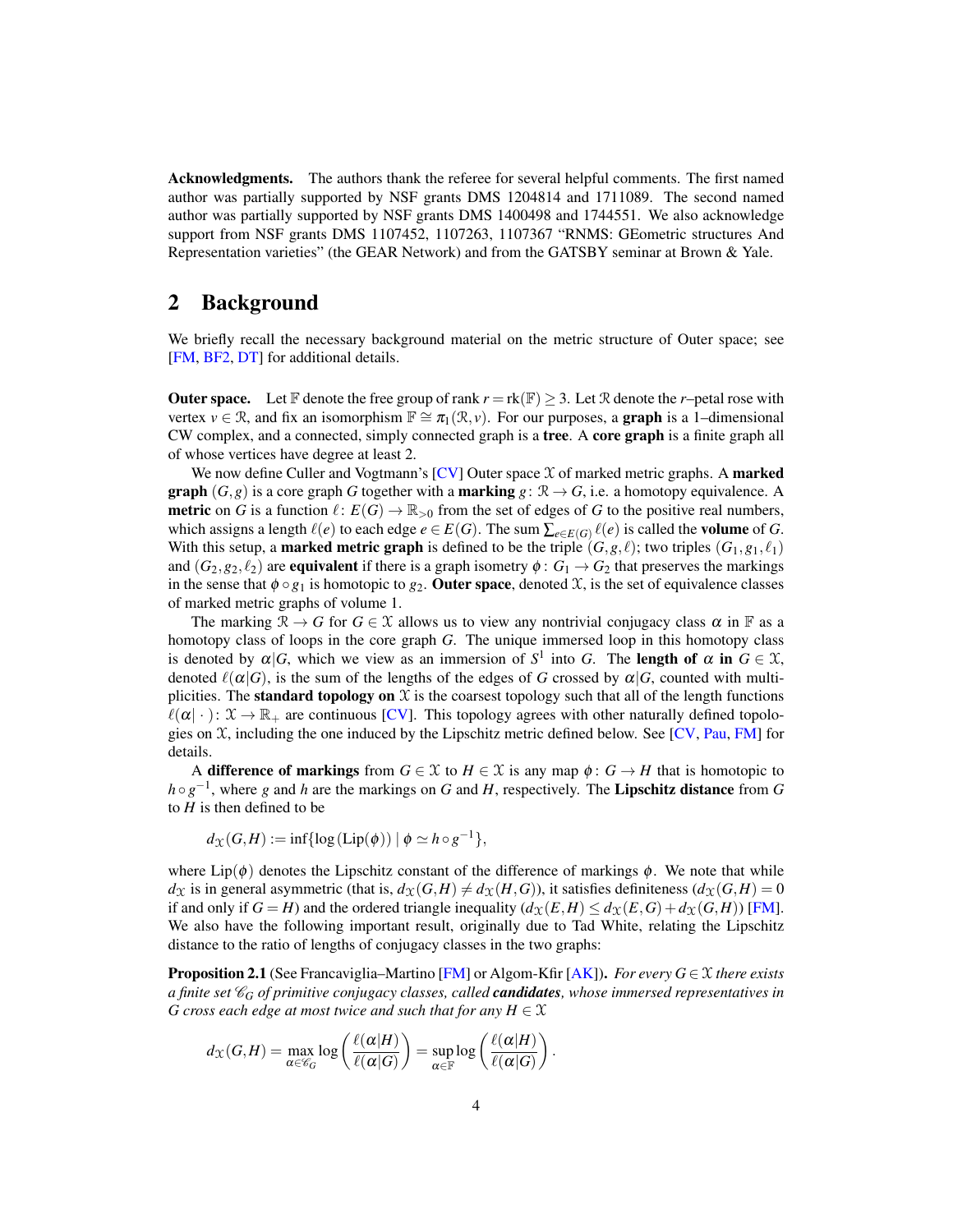Note that because each candidate  $\alpha \in \mathcal{C}_G$  crosses each edge of *G* no more than twice,  $\ell(\alpha|G) \leq 2$ .

Finally, a **geodesic in** X is by definition a *directed* geodesic, that is, a path  $\gamma$ :  $I \rightarrow \mathcal{X}$  such that  $d_Y(\gamma(s), \gamma(t)) = t - s$  for all  $s < t$ . Throughout, I will always denote a closed interval I ⊂ R, and we write  $I_{\pm} \in \mathbb{R} \cup \{\pm \infty\}$  for the (possibly infinite) endpoints of the interval **I**.

Asymmetry and the thick part of Outer space. For  $\varepsilon > 0$ , we define the  $\varepsilon$ -thick part of X to be the subset

 $\mathfrak{X}_{\varepsilon} := \{ G \in \mathfrak{X} : \ell(\alpha | G) \ge \varepsilon \}$  for every nontrivial conjugacy class  $\alpha$  in  $\mathbb{F} \}.$ 

It is also sometimes convenient to consider the symmetrization of the Lipschitz metric:

$$
d_\mathfrak{X}^\mathrm{sym}(G,H):=d_\mathfrak{X}(G,H)+d_\mathfrak{X}(H,G)
$$

which is an actual metric on  $X$  and induces the standard topology [\[FM\]](#page-19-11). Because the Lipschitz metric  $d_X$  is not symmetric, care must be taken when discussing distances in  $X$ . This asymmetry, however, is somewhat controlled in the thick part  $\mathfrak{X}_{\varepsilon}$ :

<span id="page-4-0"></span>Lemma 2.2 (Handel–Mosher [\[HM\]](#page-19-14), Algom-Kfir–Bestvina [\[AKB\]](#page-18-1)). *For any* ε > 0*, there exists*  $M_{\varepsilon} \geq 1$  *so that for all*  $G, H \in \mathcal{X}_{\varepsilon}$  *we have* 

$$
d_{\mathcal{X}}(H,G) \leq d_{\mathcal{X}}^{\text{sym}}(H,G) = d_{\mathcal{X}}^{\text{sym}}(G,H) \leq \mathsf{M}_{\varepsilon} \cdot d_{\mathcal{X}}(G,H).
$$

For  $G, H \in \mathcal{X}$ , we also use the notation diam $\chi(G, H)$  to denote diam $\chi\{G, H\} = \max\{d\chi(G, H), d\chi(H, G)\}\$ . Observe that diam $\chi(G,H) \le d_{\chi}^{\text{sym}}$  $\chi^{\text{sym}}(G,H) \leq 2 \text{diam}_{\mathcal{X}}(G,H).$ 

**The factor complex.** The main purpose of this paper is to show that strongly contracting geodesics in  $\mathcal X$  project to parameterized quasigeodesics in the free factor complex, which is defined as follows: The **factor complex**  $\mathcal F$  associated to the free group  $\mathbb F$  is the simplicial complex whose vertices are conjugacy classes of proper, nontrivial free factors of F. Vertices [*A*0],...,[*A<sup>k</sup>* ] span a *k*–simplex if, after reordering, we have the proper inclusions  $A_0 < \cdots < A_k$ . This simplicial complex was first introduced by Hatcher and Vogtmann in [\[HV\]](#page-19-15). Since we are interested in the coarse geometry of F, we will only consider its 1–skeleton equipped with the path metric induced by giving each edge length 1. The following theorem of Bestvina and Feighn is fundamental to the geometric study of  $Out(\mathbb{F})$ :

Theorem 2.3 (Bestvina–Feighn [\[BF2\]](#page-19-1)). *The factor complex* F *is Gromov hyperbolic.*

**The primitive loop complex.** For our proof of [Theorem 1.3,](#page-1-1) it is more natural to work with a different complex that is nevertheless quasi-isometric to F. Recall that an element  $\alpha \in \mathbb{F}$  is **primitive** if it is part of some free basis of F. Thus  $\alpha$  is primitive if and only if  $\alpha$  generates a cyclic free factor of  $\mathbb F$ . We use the terminology **primitive loop** to mean a conjugacy class of  $\mathbb F$  consisting of primitive elements. The **primitive loop complex**  $\mathcal{P}\mathcal{L}$  is then defined to be the simplicial graph whose vertices are primitive loops and where two vertices are joined by an edge in  $\mathcal{PL}$  if their respective conjugacy classes have representatives that are jointly part of a free basis of  $\mathbb{F}$ . It is straightforward to show that the natural inclusion map  $P\mathcal{L}^0 \to \mathcal{F}^0$  (each primitive conjugacy class is itself a free factor) is 2–biLipschitz. Since the image is 1–dense, this map is in fact a 2–quasi-isometry.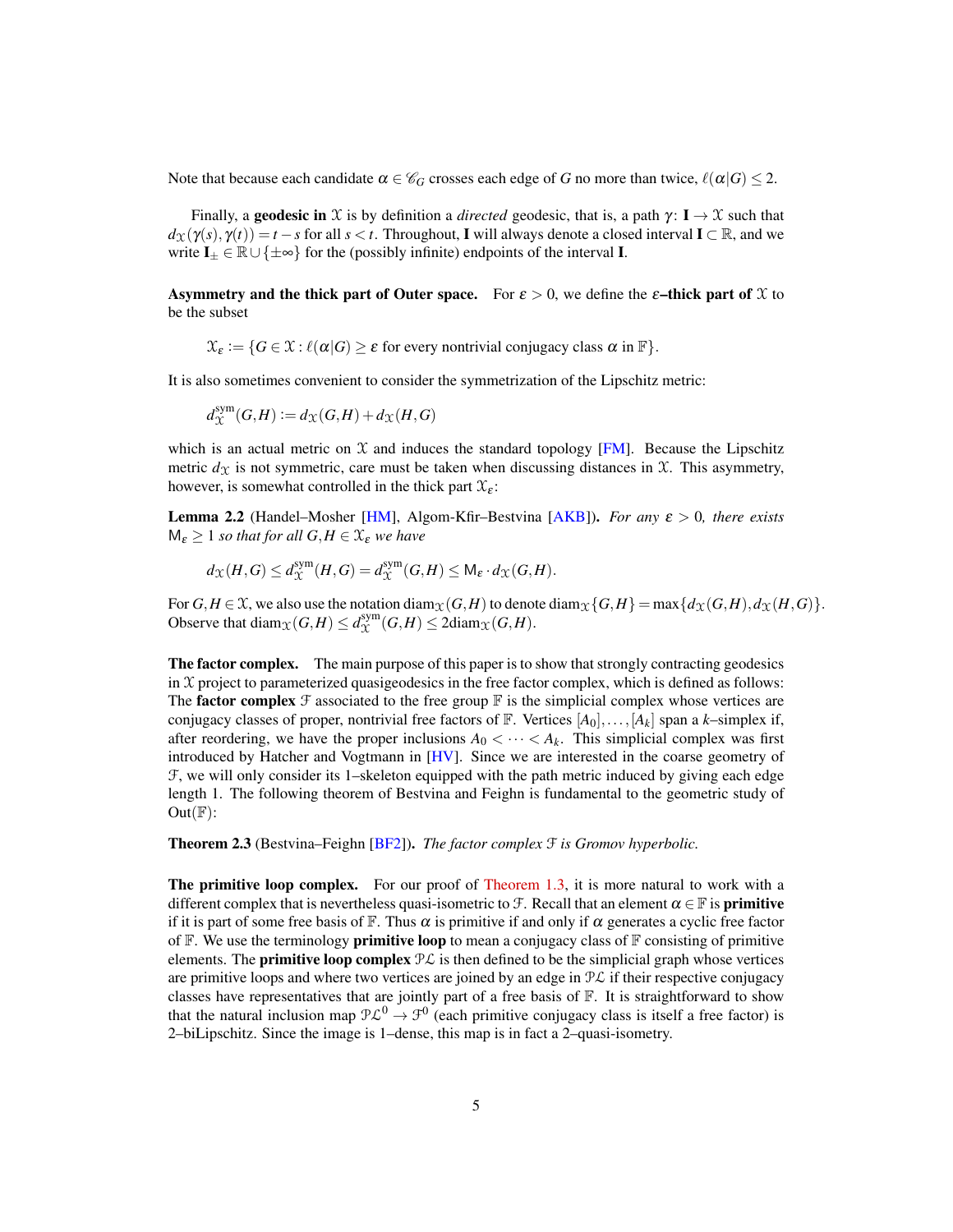Relating Outer space to the primitive loop graph, we define the **projection**  $\pi_{\mathcal{PL}} : \mathcal{X} \to \mathcal{PL}$  in the following way: For  $G \in \mathcal{X}$ , set

$$
\pi_{\mathcal{PL}}(G) := \{ \alpha \in \mathcal{PL} : \ell(\alpha|G) \leq 2 \}.
$$

This is, of course, closely related to the projection  $\pi_{\mathcal{F}} : \mathcal{X} \to \mathcal{F}$  defined by Bestvina and Feighn in [\[BF2\]](#page-19-1) sending  $G \in \mathcal{X}$  to the collection of free factors corresponding to proper core subgraphs of *G*. They prove that  $\text{diam}_{\mathcal{F}}(\pi_{\mathcal{F}}(G)) \leq 4$  [\[BF2,](#page-19-1) Lemma 3.1] and that  $\text{diam}_{\mathcal{F}}(\alpha \cup \pi_{\mathcal{F}}(G)) \leq 6\ell(\alpha|G)+13$ [\[BF2,](#page-19-1) Lemma 3.3] for every  $G \in \mathcal{X}$  and every primitive conjugacy class  $\alpha$ . These estimates imply that  $\pi_{\mathcal{PL}}$  and  $\pi_{\mathcal{F}}$  coarsely agree under the 2–quasi-isometry  $\mathcal{PL} \to \mathcal{F}$  defined above. Combining with the fact that  $\pi_{\mathcal{F}}$  is coarsely Lipschitz [\[BF2,](#page-19-1) Corollary 3.5] this moreover gives the existence of a constant  $L \geq 1$  such that

$$
d_{\mathcal{PL}}(G,H) := \text{diam}_{\mathcal{PL}}(\pi_{\mathcal{PL}}(G) \cup \pi_{\mathcal{PL}}(H)) \leq L d_{\mathcal{X}}(G,H) + L
$$

for all  $G, H \in \mathcal{X}$ . That is, the projection  $\pi_{\mathcal{PL}} : \mathcal{X} \to \mathcal{PL}$  is coarsely L–Lipschitz. It is easily computed that  $L \le 260$ , but we prefer to work with the symbol L for clarity.

#### <span id="page-5-0"></span>3 Strongly contracting geodesics

Suppose that  $\gamma: I \to \mathcal{X}$  is a (directed) geodesic. Then for any point  $H \in \mathcal{X}$  we write  $d_{\mathcal{X}}(H, \gamma) =$  $\inf\{d_{\mathcal{X}}(H, \gamma(t)) \mid t \in \mathbf{I}\}\$  for the infimal distance from *H* to  $\gamma$ . The **closest point projection of** *H* **to**  $\gamma$  is then defined to be the set

$$
\pi_{\gamma}(H) := \{ \gamma(t) \mid t \in \mathbf{I} \text{ such that } d_{\mathcal{X}}(H, \gamma(t)) = d_{\mathcal{X}}(H, \gamma) \} \subset \mathcal{X}.
$$

Note that  $\pi_{\gamma}(H)$  could in principle have infinite diameter: due to the asymmetry of  $d_{\gamma}$ , the directed triangle inequality does not in general allow one to bound  $d_{\mathcal{X}}(\gamma(s), \gamma(t))$  for times  $s < t$  with  $\gamma(s)$ ,  $\gamma(t) \in \pi_{\gamma}(H)$ . On the other extreme, it is conceivable that the above infimum need not be realized (since  $d_{\mathcal{X}}(H, \gamma(s))$  could remain bounded as  $s \to -\infty$ ), in which case  $\pi_{\gamma}(H) = \emptyset$  by definition.

**Definition 3.1** (Strongly contracting). *A geodesic γ*: **I**  $\rightarrow$  *X is D*–strongly contracting *if for all points*  $H, H' \in \mathcal{X}$  *satisfying*  $d_{\mathcal{X}}(H, H') \leq d_{\mathcal{X}}(H, \gamma)$  *we have* 

- diam<sub> $\chi$ </sub>  $(\pi_{\gamma}(H) \cup \pi_{\gamma}(H')) \leq D$ , and
- $\pi_{\gamma}(H) = \emptyset$  *if and only if*  $\pi_{\gamma}(H') = \emptyset$ *.*

*We say that*  $\gamma$  *is strongly contracting if it is D–strongly contracting for some*  $D > 0$ *.* 

We remark that the second condition is a natural extension of the first:  $\pi_{\gamma}(H) = \emptyset$  only if there is a sequence  $s_i \in I$  tending to  $I = -\infty$  with  $d_{\mathcal{X}}(H, \gamma(s_i))$  limiting to  $d_{\mathcal{X}}(H, \gamma)$ . In this case, one should morally view  $\pi_{\gamma}(H)$  as being " $\gamma(-\infty)$ "; hence diam $\chi(\pi_{\gamma}(H) \cup \pi_{\gamma}(H'))$  is considered to be infinite unless  $\pi_{\gamma}(H') = \emptyset$  as well.

While  $\pi_{\gamma}(H)$  may in principle be empty, our first lemma shows that the closest point projection  $\pi_{\gamma}(H)$  always exists when  $\gamma$  is strongly contracting:

<span id="page-5-1"></span>**Lemma 3.2.** *If*  $\gamma$ : **I**  $\rightarrow \mathcal{X}$  *is D–strongly contracting, then*  $\pi_{\gamma}(H)$  *is nonempty for all*  $H \in \mathcal{X}$ *.* 

*Proof.* Let us first show that  $\pi_{\gamma}(H) \neq \emptyset$  for all *H* in an open neighborhood of  $\gamma(I)$ . Let  $t \in I$ be arbitrary and let  $U \subset I$  be an open neighborhood of *t* whose closure  $\overline{U}$  is a compact, proper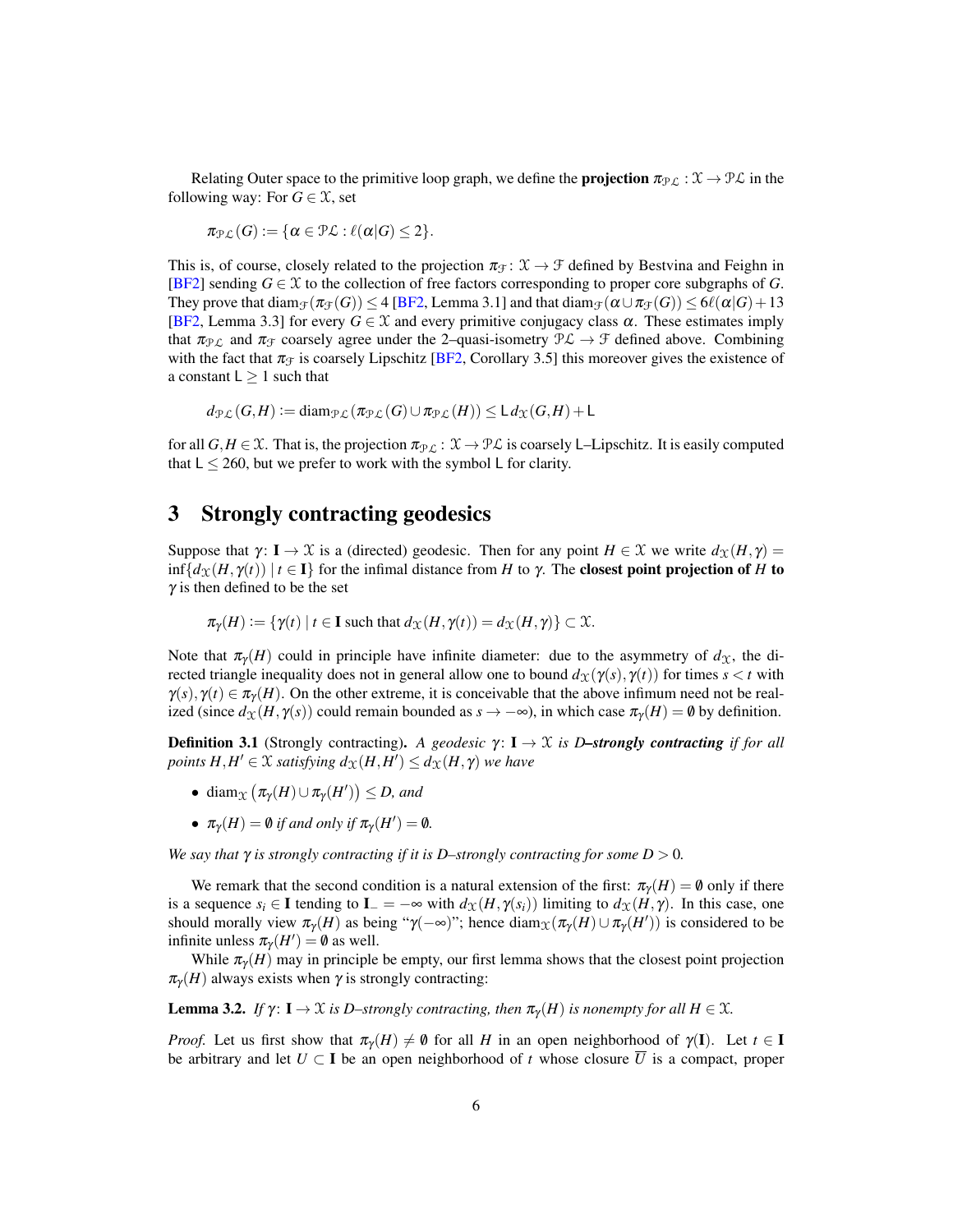subinterval of **I**. Then there exists  $C > 0$  such that  $|s - t| \ge C$  and consequently  $d_{\Upsilon}^{\text{sym}}$  $\chi^{\text{sym}}(\gamma(t), \gamma(s)) \geq C$ for all  $s \in I \setminus U$ . In particular, we have  $\gamma(s) \neq \gamma(t)$  and thus  $d_{\mathcal{X}}(\gamma(t), \gamma(s)) > 0$  for all  $s \in I \setminus U$ . Moreover, it is easily shown that the infimum

$$
\varepsilon_t = \inf\left\{d_{\mathcal{X}}(\gamma(t), \gamma(s)) : s \in \mathbf{I} \setminus U\right\}
$$

is in fact positive.

Now consider any point *H* in the open neighborhood  $V_t = \{y \in \mathfrak{X} : d_{\mathfrak{X}}^{\text{sym}}\}$  $\chi^{\text{sym}}(y, \gamma(t)) < \varepsilon_t/3$  of  $\gamma(t)$ . If  $d_{\mathcal{X}}(H, \gamma(s)) \leq \varepsilon_t/2$  for some  $s \in I \setminus U$ , the triangle inequality would give

$$
d_{\mathcal{X}}(\gamma(t),\gamma(s)) \leq d_{\mathcal{X}}^{\text{sym}}(\gamma(t),H) + d_{\mathcal{X}}(H,\gamma(s)) < \varepsilon_t/3 + \varepsilon_t/2 < \varepsilon_t,
$$

which is impossible by definition of  $\varepsilon_t$ . Hence  $d_{\mathfrak{X}}(H, \gamma(s)) \geq \varepsilon_t/2$  for all  $s \in I \setminus U$ . Since  $d_{\mathfrak{X}}(H, \gamma) \leq$  $d_{\mathcal{X}}(H, \gamma(t)) < \varepsilon_t/3$ , it follows that

$$
d_{\mathfrak{X}}(H,\gamma)=\inf\{i\in\mathbf{I}:d_{\mathfrak{X}}(H,\gamma(i))\}=\inf\{s\in\overline{U}:d_{\mathfrak{X}}(H,\gamma(s))\}.
$$

The above infimum is necessarily realized by compactness; thus we conclude  $d_{\mathcal{X}}(H, \gamma) = d_{\mathcal{X}}(H, \gamma(s))$ for some  $s \in \overline{U}$ . This proves that  $\pi_{\gamma}(H) \neq \emptyset$  for all points *H* in the open neighborhood  $V = \bigcup_{t \in \mathbf{I}} V_t$ of  $\gamma(I)$ . Note that we have not yet used the assumption that  $\gamma$  is strongly contracting.

Let us now employ strong contraction to complete the proof of the lemma. Let  $H \in \mathcal{X}$  be arbitrary; we may assume  $H \notin \gamma(I)$  for otherwise the claim is obvious. Choose any path  $\mu : [a,b] \to \mathfrak{X}$ from  $\mu(a) = H$  to some point  $\mu(b) \in \gamma(I)$ . By restricting to a smaller interval if necessary, we may additionally assume that  $\mu(s) \notin \gamma(I)$  for all  $a \leq s < b$ . Since  $\pi_\gamma(G)$  is nonempty for all G in a neighborhood of  $\gamma(\mathbf{I})$ , there exists some  $c \in (a,b)$  such that  $\pi_{\gamma}(\mu(c))$  is nonempty.

Now, for each  $t \in [a, c]$  we have  $\mu(t) \notin \gamma(I)$ . In fact we claim that  $d_{\mathcal{X}}(\mu(t), \gamma) > 0$ : otherwise, as above, there would exist a sequence  $s_i \in \mathbf{I}$  with  $d_{\mathcal{X}}(\mu(t), \gamma(s_i)) \to 0$  and consequently  $\gamma(s_i) \to \mu(t)$ , contradicting the fact that  $\gamma(I)$  is closed. Thus for each  $t \in [a, c]$  we may find an open neighborhood  $W_t \subset \mathcal{X}$  of  $\mu(t)$  such that  $d_{\mathcal{X}}(\mu(t), G') \leq d_{\mathcal{X}}(\mu(t), \gamma)$  for all  $G' \in W_t$ . By compactness, there is a finite subcollection  $W_1, \ldots, W_k$  of these open sets that cover  $\mu([a, c])$ . For each *i* the strongly contracting condition now implies that either  $\pi_\gamma(G') = \emptyset$  for all  $G' \in W_i$ , or else  $\pi_\gamma(G') \neq \emptyset$  for all  $G' \in W_i$ . Since these  $W_1, \ldots, W_k$  cover the connected set  $\mu([a, c])$  and at least one  $W_i$  falls into the latter category (namely, the set  $W_i$  containing  $\mu(c)$ ), the contingency " $\pi_\gamma(G') \neq \emptyset$  for all  $G' \in W_i$ " must in fact hold for every *i*. In particular, we see that  $\pi_{\gamma}(H) = \pi_{\gamma}(\mu(a))$  is nonempty, as claimed.  $\Box$ 

We will also need the following basic observation showing that the projection of a connected set to a *D*–strongly contracting geodesic  $\gamma$  is effectively "*D*–connected" in  $\gamma(I)$ :

<span id="page-6-0"></span>**Lemma 3.3.** Let  $\gamma$ :  $I \rightarrow \mathcal{X}$  *be D–strongly contracting and let* [ $a, b$ ] ⊂ I *be any subinterval with*  $|a-b| \geq D$ . If  $A \subset \mathcal{X}$  is connected and  $\pi_{\gamma}(A)$  misses  $\gamma([a,b])$  *(that is*  $\pi_{\gamma}(A) \cap \gamma([a,b]) = \emptyset$ *), then*  $\pi_{\gamma}(A)$  *is either entirely contained in*  $\gamma(\Gamma \cap (-\infty, a))$  *or entirely contained in*  $\gamma(\Gamma \cap (b, \infty))$ *.* 

*Proof.* Let us first establish the following

**Claim.** *Each*  $H \in \mathcal{X}$  *admits a neighborhood*  $U \subset \mathcal{X}$  *with* diam $\chi(\pi_Y(H) \cup \pi_Y(H')) \leq D$  for all  $H' \in U$ .

To prove the claim, first suppose  $H \notin \gamma(I)$  so that, as above, we have  $\delta := d_{\mathcal{X}}(H, \gamma) > 0$  (for otherwise there is a sequence in  $\gamma(I)$  converging to *H*). Taking the open neighborhood to be  $U =$  $\{y \in \mathcal{X} : d_{\mathcal{X}}(H, y) < \delta\}$ , the strongly contracting condition then ensures diam $\chi(\pi_Y(H), \pi_Y(H')) \leq D$ for all  $H' \in U$ . Next suppose  $H \in \gamma(I)$  so that  $d_{\mathcal{X}}(H, \gamma) = 0$  and  $\pi_{\gamma}(H) = \{H\}$ . Choosing  $\varepsilon > 0$ so that  $H \in \mathcal{X}_{2\epsilon}$ , we may then choose  $\delta > 0$  sufficiently small so that  $\delta M_{\epsilon} < D/2$  and the entire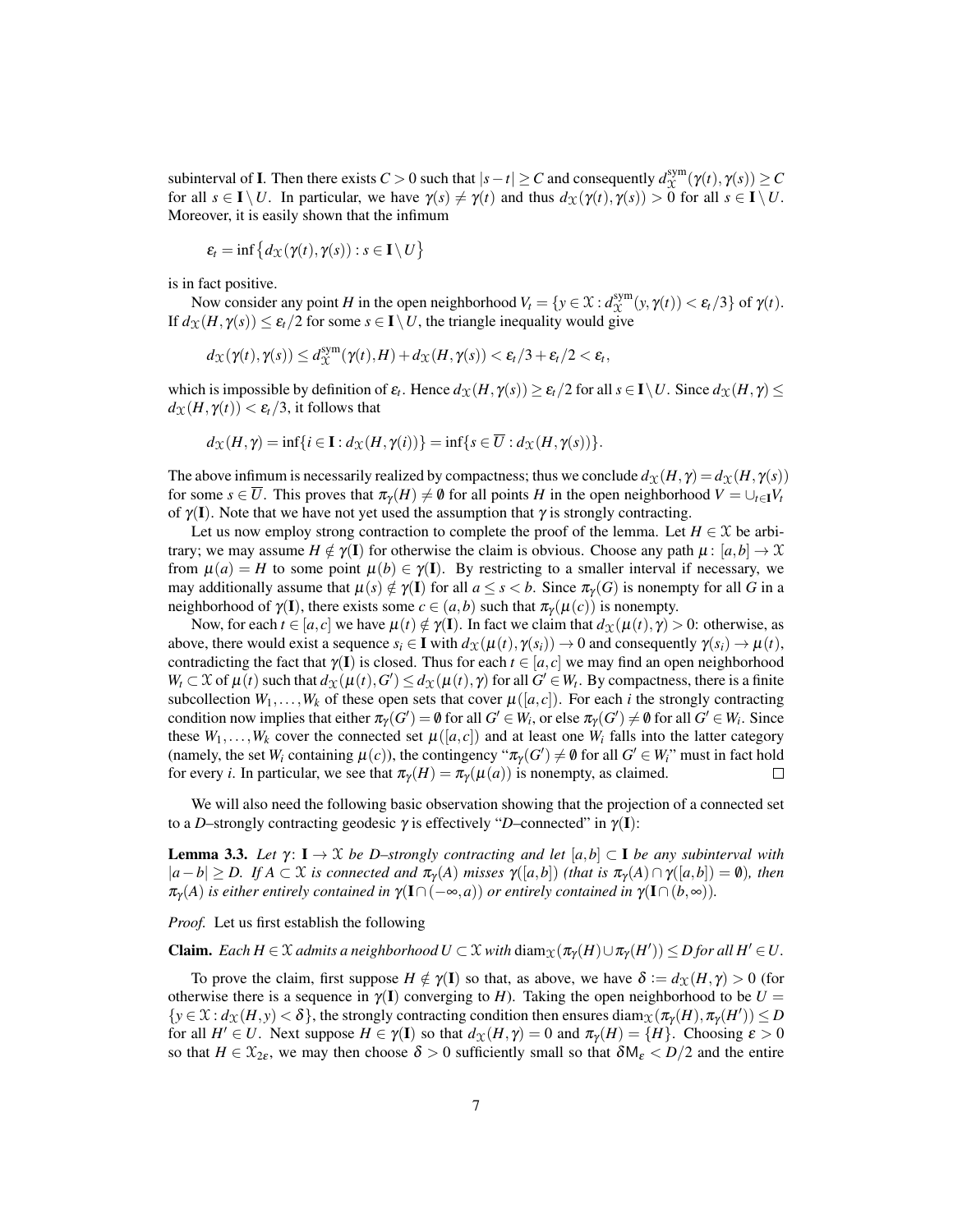neighborhood  $U = \{y \in \mathfrak{X} : d_{\Upsilon}^{\text{sym}}\}$  $\chi^{\text{sym}}(y,H) < \delta$  is contained in  $\mathcal{X}_{\varepsilon}$  (where  $M_{\varepsilon}$  is the symmetrization constant from [Lemma 2.2\)](#page-4-0). For any  $H' \in U$  we then have  $d_{\mathfrak{X}}(H', \gamma) \leq d_{\mathfrak{X}}(H', H) < \delta$ . Thus any  $G \in \pi_{\gamma}(H')$  satisfies  $d_{\mathcal{X}}^{\text{sym}}$  $\lim_{\delta \to 0} G \in \pi_{\gamma}(H')$  satisfies  $d_{X}^{\text{sym}}(G,H') \leq M_{\epsilon}d_{X}(H',G) < M_{\epsilon} \delta < D/2$ . Note that we also have  $d_{\mathcal{X}}^{\text{sym}}(H, H') < \delta < D/2$ . Since  $\pi_{\gamma}(H) = \{H\}$ , the triangle inequality therefore shows the desired inequality diam $\chi(\pi_Y(H) \cup \pi_Y(H')) \leq D$ . Since this holds for each  $H' \in U$ , the claim follows.

We now prove the lemma. Let  $[a,b] \subset \mathbf{I}$  and  $A \subset \mathcal{X}$  be as in the statement of the lemma, so that  $\pi_{\gamma}(A)$  is disjoint from  $\gamma([a,b])$ . Since  $\pi_{\gamma}(H)$  is always nonempty (by [Lemma 3.2\)](#page-5-1) and satisfies  $\dim_{\mathcal{X}}(\pi_{\gamma}(H)) \leq D$ , the hypothesis on  $\pi_{\gamma}(A) \cap \gamma([a,b])$  implies that each  $H \in A$  lies in exactly one of two the sets

$$
A_{-} = \{H \in A : \pi_{\gamma}(H) \subset \gamma(\mathbf{I} \cap (-\infty, a))\} \quad \text{or} \quad A_{+} = \{H \in A : \pi_{\gamma}(H) \subset \gamma(\mathbf{I} \cap (b, \infty))\}.
$$

Thus  $A = A_-\cup A_+$  gives a partition of *A*. Moreover, the claim proves that  $A_-\,$  and  $A_+$  are both open. The connectedness of *A* therefore implies that either *A*<sup>−</sup> or *A*<sup>+</sup> is empty, which is exactly the conclusion of the lemma.  $\Box$ 

Finally, we say that a *D*–strongly contracting geodesic  $\gamma: I \to \mathcal{X}$  is **nondegenerate** if there exists times  $s < t$  in I such that  $d_{\mathcal{X}}(\gamma(t), \gamma(s)) \geq 18D$ . [Lemma 7.1](#page-14-0) below shows that this mild symmetry condition automatically holds in most natural situations.

### 4 Length minimizers

To control the nearest point projection of a graph *H* to a geodesic γ, we must understand where the lengths of conjugacy classes in  $\mathbb F$  are minimized along  $\gamma$ . To this end, we introduce the following terminology: Firstly, given a directed geodesic  $\gamma: I \to \mathcal{X}$  and a nontrivial conjugacy class  $\alpha \in \mathbb{F}$ , we typically write

$$
m_{\alpha} = m_{\alpha}^{\gamma} := \inf_{t \in \mathbf{I}} \ell(\alpha | \gamma(t))
$$

for the infimal length that the conjugacy class attains along  $\gamma$ . We then regard the set

$$
\rho_{\gamma}(\alpha) = \{x \in \gamma(\mathbf{I}) \mid \ell(\alpha|x) = m_{\alpha}\}\
$$

as the **projection of**  $\alpha$  **to**  $\gamma$ . Since it is possible to have  $\rho_{\gamma}(\alpha) = \emptyset$  in the case that I is not compact, we also define a parameterwise-projection

$$
\hat{\rho}'_{\gamma}(\alpha) = \{t \mid \exists s_i \in \mathbf{I} \text{ s.t. } s_i \to t \text{ and } \ell(\alpha | \gamma(s_i)) \to m_\alpha\} \subset [-\infty, +\infty].
$$

For technical reasons, it is convenient to instead work with the following variant:

$$
\hat{\rho}_\gamma(\alpha) := \begin{cases} \hat{\rho}_\gamma'(\alpha) \cap \mathbb{R}, & \rho_\gamma(\alpha) \neq \emptyset \\ \hat{\rho}_\gamma'(\alpha), & \text{else.} \end{cases}
$$

Thus  $\hat{\rho}_{\gamma}(\alpha)$  is never empty and is exactly the set of parameters  $t \in I$  realizing  $m_{\alpha}$  when  $\rho_{\gamma}(\alpha)$  is nonempty. Note also that  $\gamma(\hat{\rho}_{\gamma}(\alpha) \cap \mathbb{R}) = \rho_{\gamma}(\alpha)$  in all cases.

<span id="page-7-0"></span>As indicated above, we think of  $\rho_{\gamma}$  as a projection from the set of conjugacy classes in F onto  $\gamma$ . The next lemma shows that for strongly contracting geodesics,  $\rho_{\gamma}$  is compatible with closest-point projection  $\pi_{\gamma}$  in the sense that graphs  $H \in \mathcal{X}$  and embedded loops in *H* often coarsely project to the same spot. First, notice that every metric graph in  $X$  contains an embedded loop of length at most  $2/3$ , and that this loop necessarily defines a primitive conjugacy class of  $\mathbb{F}$ .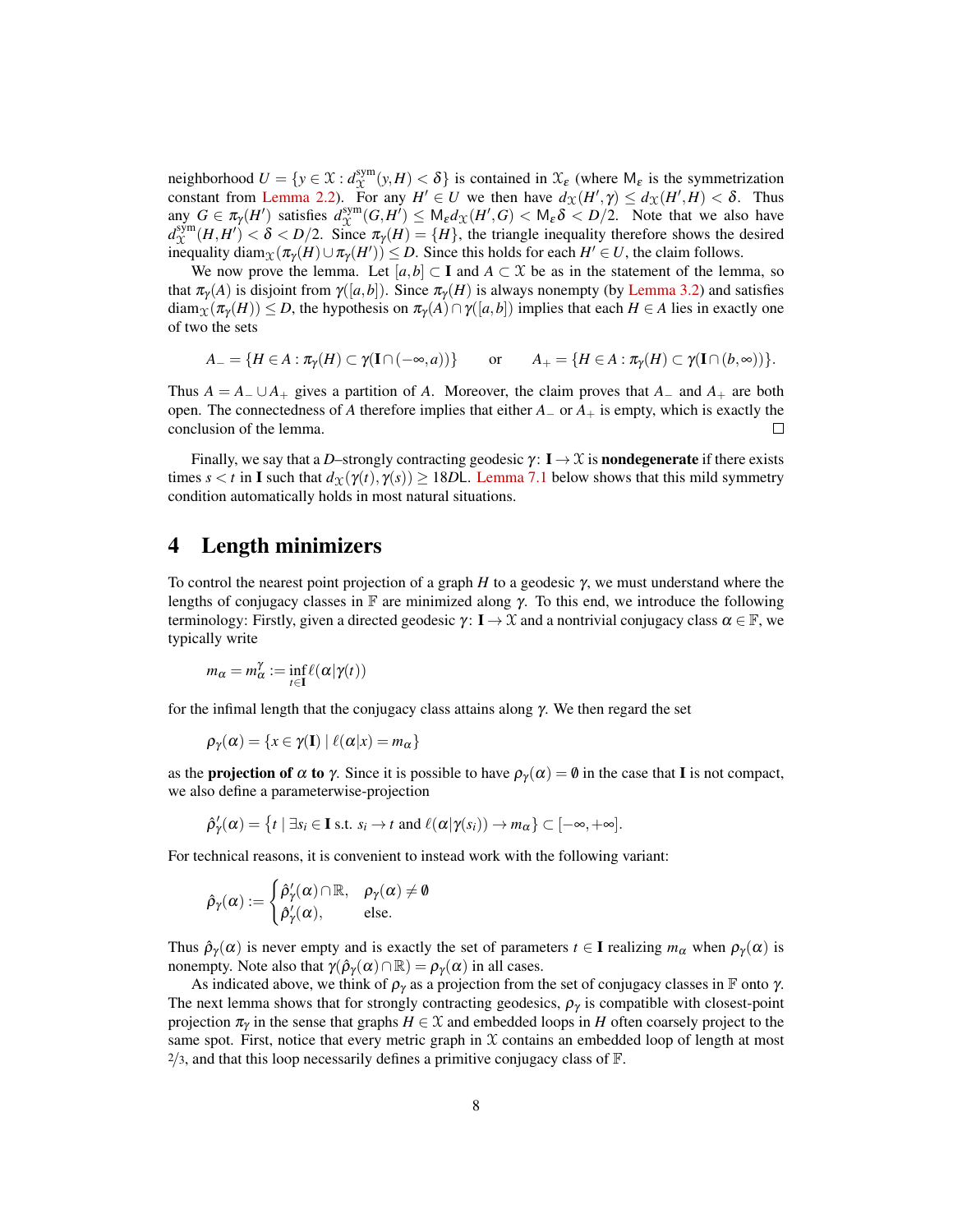**Lemma 4.1** (Projections agree). Let  $\gamma: I \to \mathcal{X}$  be a D–strongly contracting geodesic. Suppose that  $H \in \mathcal{X}$  *is such that*  $d_{\mathcal{X}}(H, \gamma) \geq \log(3)$ *. Then for every conjugacy class*  $\alpha$  *corresponding to an embedded loop in H with*  $\ell(\alpha|H) \leq 2/3$ *, we have that*  $\rho_{\gamma}(\alpha) \neq \emptyset$  and that

diam $_{\mathcal{X}}(\rho_{\gamma}(\alpha) \cup \pi_{\gamma}(H)) \leq D$ .

*Moreover, there exists a primitive conjugacy class* α *satisfying these conditions.*

*Proof.* [Lemma 3.2](#page-5-1) ensures the existence of a time  $t \in I$  so that  $d_X(H, \gamma) = d_X(H, \gamma(t))$ . Write *G* =  $\gamma(t)$ . Let  $\alpha$  be a conjugacy class corresponding to an embedded loop in *H* with  $\ell(\alpha|H) \leq 2/3$ .

To prove that  $\alpha$  satisfies the conclusion of the lemma, for  $0 < \sigma \le 1$ , let  $H_{\sigma}$  denote the metric graph obtained from *H* by scaling the edges comprising  $\alpha | H \subset H$  by  $\sigma$  and scaling all other edges by  $\frac{1-\sigma\ell(\alpha|H)}{1-\ell(\alpha|H)}$  (so as to maintain vol $(H_{\sigma}) = 1$ ). It follows that

$$
d_{\mathcal{X}}(H, H_{\sigma}) \leq \log \left( \frac{1 - \sigma \ell(\alpha|H)}{1 - \ell(\alpha|H)} \right) \leq \log \left( \frac{1}{1 - \ell(\alpha|H)} \right) \leq \log(3).
$$

Since  $\gamma$  is *D*–strongly contracting and  $d_{\mathcal{X}}(H, \gamma) \geq \log(3)$  by hypothesis, we may conclude that  $\text{diam}_{\mathfrak{X}}(\pi_{\gamma}(H) \cup \pi_{\gamma}(H_{\sigma})) \leq D$  for all  $0 < \sigma \leq 1$ .

First suppose that  $\rho_{\gamma}(\alpha) \neq \emptyset$ . Letting  $B \in \rho_{\gamma}(\alpha)$  be arbitrary, we then have  $\ell(\alpha|B) = m_{\alpha}$ . Let  $\mathscr{C}$ be the set of candidates of *H*; this is also the set of candidates for each  $H_{\sigma}$ . Since  $\alpha$  is embedded in *H*, it is the only candidate whose edge lengths all tend to zero as  $\sigma \rightarrow 0$ . Thus for every candidate  $z \neq \alpha \in \mathscr{C}$ , there is a positive lower bound on  $\ell(z|H_{\sigma})$  as  $\sigma \to 0$ . On the other hand,  $\ell(\alpha|H_{\sigma})$  clearly tends to zero as  $\sigma \rightarrow 0$ . For  $\sigma > 0$  sufficiently small, [Proposition 2.1](#page-3-1) therefore gives

$$
\log\left(\frac{m_{\alpha}}{\ell(\alpha|H_{\sigma})}\right) = \log\left(\frac{\ell(\alpha|B)}{\ell(\alpha|H_{\sigma})}\right) = \log\left(\max_{z \in \mathscr{C}} \frac{\ell(z|B)}{\ell(z|H_{\sigma})}\right) = d_{\mathfrak{X}}(H_{\sigma},B).
$$

The fact that  $m_\alpha$  is the minimal length achieved by  $\alpha$  along  $\gamma$  moreover implies that  $d_\alpha(H_\sigma, \gamma) \geq$  $log(m_\alpha/\ell(\alpha|H_\sigma))$ . Therefore  $d_\mathcal{X}(H_\sigma, B) = d_\mathcal{X}(H_\sigma, \gamma)$ , and so we may conclude  $B \in \pi_\gamma(H_\sigma)$ . This shows that  $\rho_{\gamma}(\alpha) \subset \pi_{\gamma}(H_{\sigma})$  and therefore that diam $_{\chi}(\rho_{\gamma}(\alpha) \cup \pi_{\gamma}(H)) \leq D$  in the case that  $\rho_{\gamma}(\alpha)$  is nonempty.

It remains to rule out the possibility that  $\rho_{\gamma}(\alpha)$  is empty. Since in this case the infimal length *m*<sub>α</sub> is *only* achieved by sequences of times tending to  $\pm \infty$ , we may choose  $\varepsilon > 0$  sufficiently small so that for any  $s \in I$  we have the implication

$$
\ell(\alpha|\gamma(s)) < m_\alpha + \varepsilon \implies |s-t| > 2D.
$$

Let us choose such a time  $s_0 \in I$  with  $\ell(\alpha|\gamma(s_0)) < m_\alpha + \varepsilon$ . As above, by taking  $\sigma > 0$  sufficiently small we may be assured that

$$
d_{\mathcal{X}}(H_{\sigma}, \gamma(s_0)) = \log \left( \max_{z \in \mathscr{C}} \frac{\ell(z | \gamma(s_0))}{\ell(z | H_{\sigma})} \right) = \log \left( \frac{\ell(\alpha | \gamma(s_0))}{\ell(\alpha | H_{\sigma})} \right).
$$

Since  $\pi_{\gamma}(H_{\sigma})$  is nonempty by [Lemma 3.2,](#page-5-1) there exists a time  $s \in I$  for which  $\gamma(s) \in \pi_{\gamma}(H_{\sigma})$ . Since this is a *closest* point on  $\gamma$  from  $H_{\sigma}$ , we necessarily have  $d_{\mathcal{X}}(H_{\sigma}, \gamma(s)) \leq d_{\mathcal{X}}(H_{\sigma}, \gamma(s_0))$  which in turn requires  $\ell(\alpha|\gamma(s)) \leq \ell(\alpha|\gamma(s_0)) < m_\alpha + \varepsilon$ . By the choice of  $\varepsilon$ , this implies  $|s-t| > 2D$ and consequently diam<sub>X</sub>( $\gamma(s)$ ,  $\gamma(t)$ ) > 2*D*. However, since  $\gamma(s) \in \pi_{\gamma}(H_{\sigma})$  and  $\gamma(t) \in \pi_{\gamma}(H)$ , this contradicts the fact that diam $\chi(\pi_Y(H) \cup \pi_Y(H_\sigma)) \leq D$  for all  $0 < \sigma \leq 1$ . Therefore  $\rho_Y(\alpha)$  cannot be empty, and the lemma holds. П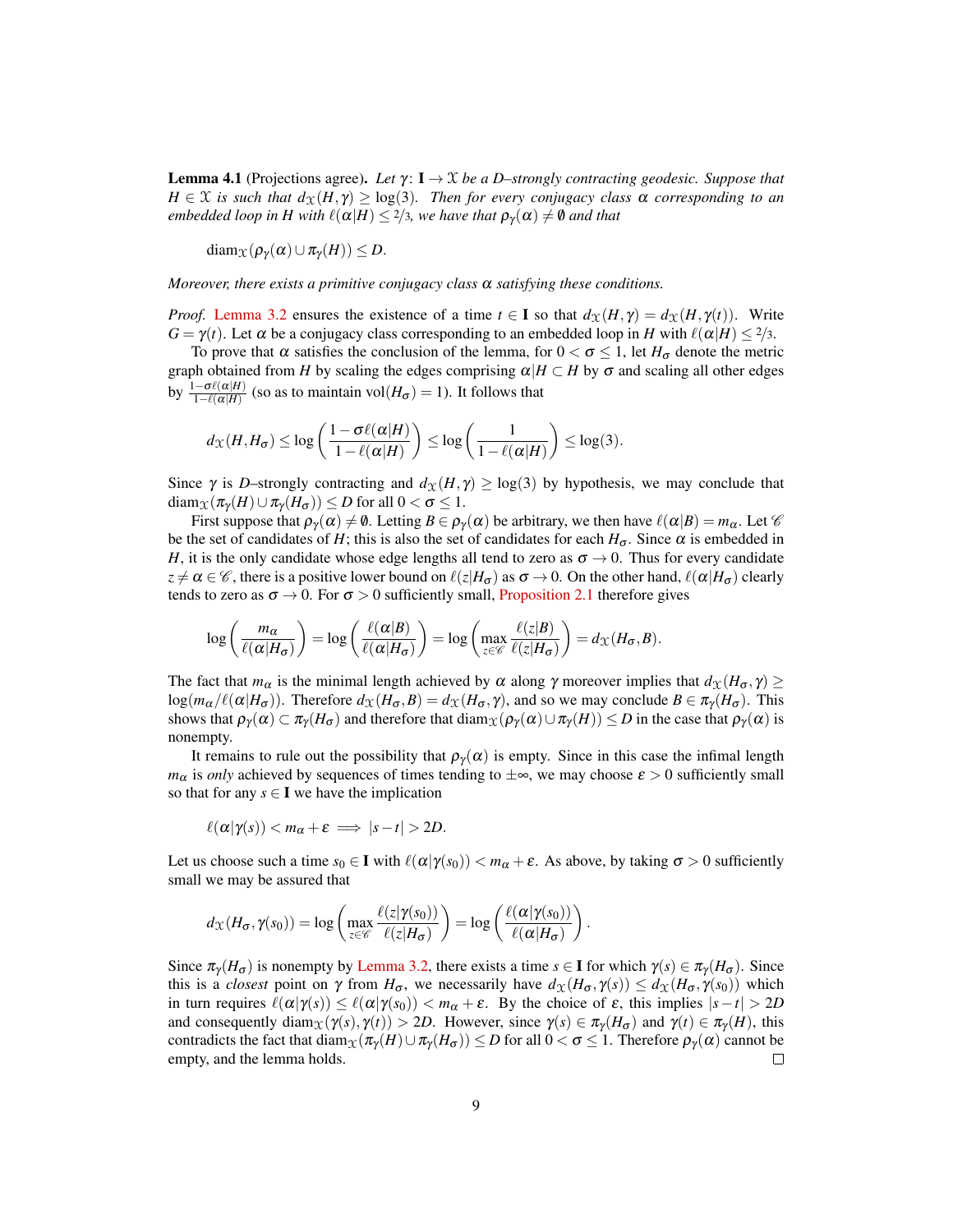A priori, it could be that  $\rho_{\gamma}(\alpha)$  is empty for *every* nontrivial conjugacy class in F and, in keeping with [Lemma 4.1,](#page-7-0) that all points of X lie within  $log(3)$  of  $\gamma(I)$ . Our next lemma rules out such pathological behavior.

<span id="page-9-1"></span>**Lemma 4.2** (Some projection exists). Let  $\gamma: I \to \mathcal{X}$  be a strongly contracting geodesic. Then there  $e$ xists a primitive conjugacy class  $\alpha\in$   $\mathcal{PL}^0$  such that  $\rho_\gamma(\alpha)$  is nonempty and  $m_\alpha>0.$ 

*Proof.* It suffices to find  $H \in \mathcal{X}$  with  $d_{\mathcal{X}}(H, \gamma) \geq \log(3)$ , for then [Lemma 4.1](#page-7-0) will provide a class  $\alpha \in \mathcal{PL}^0$  with  $\rho_{\gamma}(\alpha) \neq \emptyset$ . However, note that if  $d_{\mathcal{X}}(H, \gamma) \leq \log(3)$ , then  $d_{\mathcal{PL}}(H, \gamma) \leq L \cdot \log(3) + L$ , where L is the coarse Lipschitz constant for the projection  $\pi_{\mathcal{PL}} : \mathcal{X} \to \mathcal{PL}$ .

By Proposition 9.2 of [\[BF2\]](#page-19-1) the projection  $\pi_{\mathcal{PL}}(\gamma)$  is a uniform unparameterized quasigeodesic in  $\mathcal{PL}$ . Since  $\mathcal{PL}$  has infinite diameter and is not quasi-isometric to  $\mathbb{Z}$  (see, for example, Theorem 9.3 of [\[BF2\]](#page-19-1)), we can use surjectivity of  $\pi_{\mathcal{PL}} : \mathcal{X} \to \mathcal{PL}$  to choose  $H \in \mathcal{X}$  with  $d_{\mathcal{PL}}(H, \gamma) > 2L \cdot \log(3)$ . Combining this fact with the observation above completes the proof of the lemma.  $\Box$ 

With these basic properties of  $\rho_{\gamma}$  established, we now turn to the main ingredient in the proof of [Theorem 1.3.](#page-1-1) Restricting to the primitive conjugacy classes, our construction of  $\hat{\rho}_{\gamma}$  (or alternately  $\rho_{\gamma}$ ) thus gives a projection  $\hat{\rho}_{\gamma}$ :  $\mathcal{PL} \to \mathcal{P}(\mathbf{I})$  for each geodesic  $\gamma: \mathbf{I} \to \mathcal{X}$ . Our next lemma shows that  $\rho_{\gamma}$  is in fact uniformly Lipschitz provided  $\gamma$  is strongly contracting. Note that this *does not* yet show that the projection  $\rho_{\gamma}$  is a retraction.

<span id="page-9-0"></span>**Lemma 4.3** ( $\rho_{\gamma}$  is coarsely Lipschitz). *Suppose that*  $\gamma$ :  $I \rightarrow \mathcal{X}$  *is a D–strongly contracting geodesic* and let  $\alpha, \beta \in \mathcal{PL}^0$  be primitive loops. Then  $\rho_\gamma(\alpha)$  is nonempty (so  $\hat{\rho}_\gamma(\alpha) \subset \mathbb{R}$ ) and

 $\operatorname{diam}_{\mathfrak X}\big(\boldsymbol{\rho}_\gamma(\boldsymbol{\alpha})\cup\boldsymbol{\rho}_\gamma(\boldsymbol{\beta})\big)\leq D\cdot d_{\mathfrak P\mathcal L}(\boldsymbol{\alpha},\boldsymbol{\beta})+D.$ 

*Proof.* The lemma will follow easily from the following fact:

**Claim.** If  $\rho_\gamma(\alpha) \neq \emptyset$  and  $\beta \in \mathcal{PL}^0$  is adjacent to  $\alpha$ , then  $\rho_\gamma(\beta) \neq \emptyset$  and  $\text{diam}_\mathfrak{X}(\rho_\gamma(\alpha) \cup \rho_\gamma(\beta)) \leq D$ .

Indeed, since  $\mathcal{PL}$  is connected and there exists  $\alpha_0 \in \mathcal{PL}^0$  with  $\rho_\gamma(\alpha_0) \neq \emptyset$  by [Lemma 4.2,](#page-9-1) the claim shows that  $\rho_\gamma(\beta)$  is nonempty for every primitive loop  $\beta \in \mathcal{PL}^0$ . One may thus deduce the lemma by applying the claim inductively with the triangle inequality to obtain the desired bound  $\text{diam}_{\mathfrak X}(\rho_\gamma(\alpha) \cup \rho_\gamma(\beta)) \leq D\cdot d_{\mathcal{PL}}(\alpha,\beta) + D \text{ for all } \alpha,\beta \in \mathcal{PL}^0.$ 

It remains to prove the claim. First, we may choose a free basis  $\{e_1, \ldots, e_n\}$  of F in which  $e_1$ represents the conjugacy class  $\alpha$  and  $e_2$  represents the conjugacy class  $\beta$ . Let  $(R, g)$  be the marked rose with petals labeled by the basis elements  $e_1, \ldots, e_n$ . By [Proposition 2.1](#page-3-1) there is a finite set  $\mathscr C$  of candidate conjugacy classes represented by immersed loops in *R* such that for any metric  $\ell$  on *R* the distance to any other point  $H \in \mathcal{X}$  is given by

$$
d_{\mathcal{X}}((R,g,\ell),H) = \log \left( \sup_{z \in \mathscr{C}} \frac{\ell(z|H)}{\ell(z|(R,g,\ell))} \right).
$$

Furthermore, both α and β are candidates since they label petals of *R*.

Choose an arbitrary point  $G = \gamma(t) \in \rho_{\gamma}(\alpha)$ . If  $\rho_{\gamma}(\beta)$  is empty, then  $\hat{\rho}_{\gamma}(\beta) \subset \{-\infty, +\infty\}$  meaning that the infimal length  $m<sub>\beta</sub>$  of  $\beta$  is *only* achieved by sequences of times tending to  $\pm \infty$ ; in which case we may chose  $\varepsilon_0 > 0$  sufficiently small so that for any  $s_0 \in I$  we have the implication

<span id="page-9-2"></span>
$$
\ell(\beta|\gamma(s_0)) < m_\beta + \varepsilon_0 \implies |s_0 - t| > 2D. \tag{1}
$$

We now fix a time parameter  $s \in I$  as follows: If  $\rho_{\gamma}(\beta) \neq \emptyset$ , then we choose  $s \in \hat{\rho}_{\gamma}(\beta)$  arbitrarily; if  $\rho_{\gamma}(\beta) = \emptyset$ , we instead let  $s \in I$  be any time for which  $\ell(\beta|\gamma(s)) < m_{\beta} + \varepsilon_0$ . In either case we set  $H = \gamma(s)$ .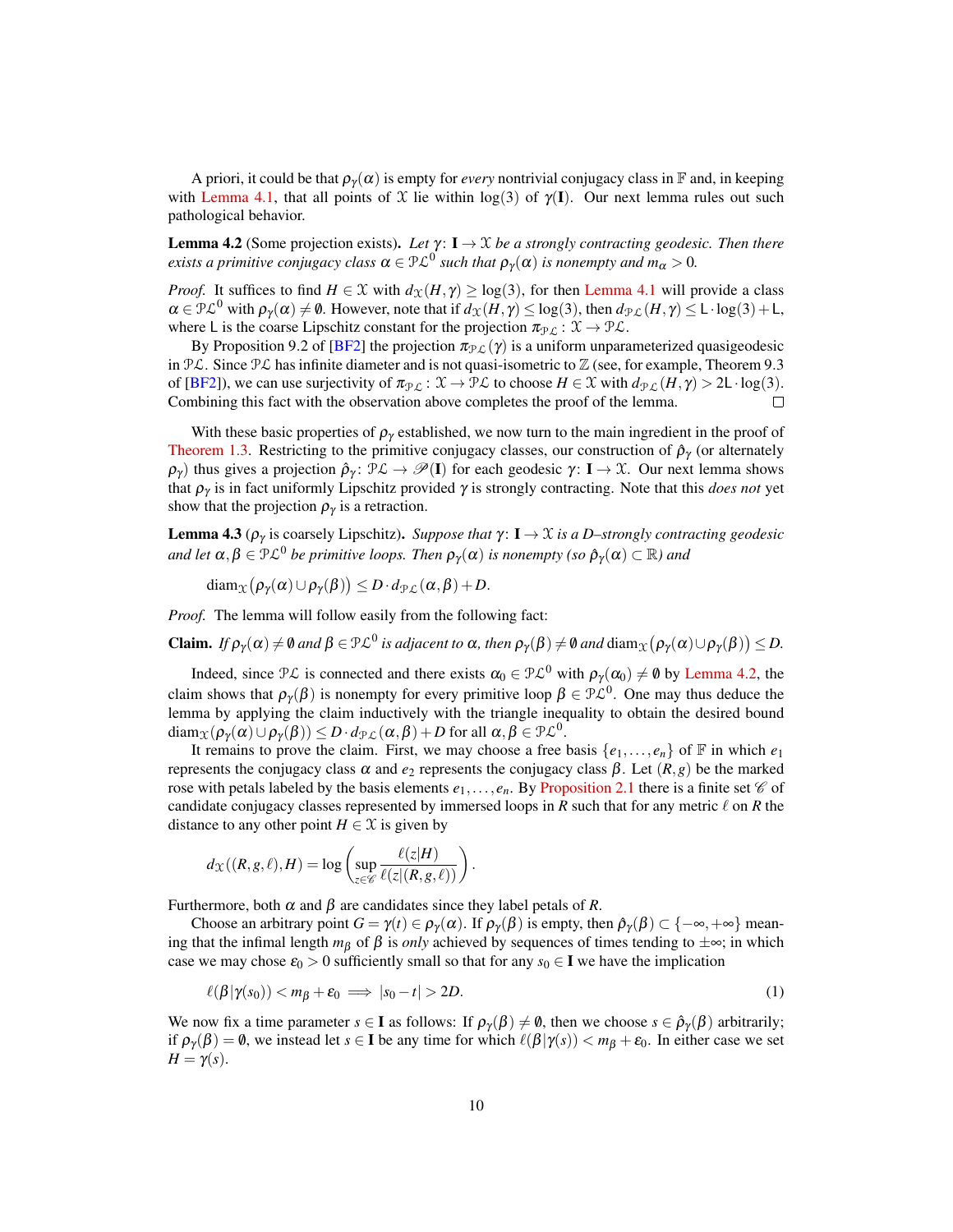Let us now define

$$
K := \max \{ \ell(z|Y) \mid z \in \mathcal{C} \text{ and } Y \in \{G, H\} \} \text{ and}
$$
  

$$
k := \min \{ \ell(z|Y) \mid z \in \mathcal{C} \text{ and } Y \in \{G, H\} \}
$$

to be the maximal and minimal lengths achieved by any candidate  $z \in \mathscr{C}$  at either *G* or *H*. Notice that  $K \ge k > 0$ . Choose a small parameter  $0 < \delta < \frac{k}{2rK} \le \frac{1}{2}$ . For each  $0 < \sigma < 1$  we let  $R_{\sigma}$  denote the marked metric graph  $(R, g, \ell_{\sigma})$  in which the petals of *R* corresponding to  $\alpha$  and  $\beta$  have lengths  $\ell(\alpha|R_{\sigma}) = \sigma \delta$  and  $\ell(\beta|R_{\sigma}) = (1 - \sigma)\delta$ , respectively, and every other petal of  $R_{\sigma}$  has length  $\frac{1 - \delta}{r-2}$  (so that vol $(R_{\sigma}) = 1$ ). Notice that we then have  $\ell(z|R_{\sigma}) \geq \frac{1-\delta}{r-2} \geq \frac{1}{2r}$  for *every* candidate  $z \in \mathscr{C}$  except for the candidates  $\alpha$  and  $\beta$ .

Let us now estimate the distance from  $R_{\sigma}$  to points along  $\gamma(I)$ . Firstly, at  $G \in \gamma(I)$  we have  $\ell(\alpha|G) = m_\alpha$  and  $\ell(z|G) \leq K$  for all other candidates  $z \in \mathscr{C}$ . Thus we have

$$
d_{\mathcal{X}}(R_{\sigma}, G) = \log \sup_{z \in \mathscr{C}} \frac{\ell(z|G)}{\ell(z|R_{\sigma})} \leq \log \sup \left\{ \frac{\ell(\alpha|G)}{\delta \sigma}, \frac{K}{(1-\sigma)\delta}, 2rK \right\}.
$$

Since  $\ell(\alpha|G) \ge k$  and  $\sigma \delta < \delta < \frac{k}{2rK}$ , when  $\frac{\sigma}{1-\sigma} < \frac{k}{K}$  the above estimate reduces to

$$
d_{\mathcal{X}}(R_{\sigma}, G) = \log\left(\frac{\ell(\alpha|G)}{\sigma\delta}\right) = \log\left(\frac{m_{\alpha}}{\sigma\delta}\right).
$$

Since  $m_{\alpha}$  is the minimal length of  $\alpha$  achieved on  $\gamma(I)$ , we also have

<span id="page-10-0"></span>
$$
d_{\mathcal{X}}(R_{\sigma}, \gamma(u)) \ge \log\left(\frac{\ell(\alpha|\gamma(u))}{\ell(\alpha|R_{\sigma})}\right) \ge \log\left(\frac{m_{\alpha}}{\sigma\delta}\right) = d_{\mathcal{X}}(R_{\sigma}, G) \tag{2}
$$

for all  $u \in \mathbf{I}$ . Therefore  $G \in \pi_{\gamma}(R_{\sigma})$  whenever  $\frac{\sigma}{1-\sigma} < \frac{k}{K}$ .

A similar argument shows that

<span id="page-10-1"></span>
$$
d_{\mathcal{X}}(R_{\sigma}, H) = \log \sup \left\{ \frac{K}{\delta \sigma}, \frac{\ell(\beta | H)}{(1 - \sigma)\delta}, 2rK \right\} = \log \left( \frac{\ell(\beta | H)}{(1 - \sigma)\delta} \right)
$$
(3)

whenever  $\frac{1-\sigma}{\sigma} < \frac{k}{K}$ . If  $\rho_{\gamma}(\beta)$  is nonempty, so that  $\ell(\beta|H) = m_{\beta}$  by choice of *H*, we again conclude  $H \in \pi_{\gamma}(R_{\sigma})$  whenever  $\frac{1-\sigma}{\sigma} < \frac{k}{K}$ . Otherwise, we note that any closest point  $H_{\sigma} \in \pi_{\gamma}(R_{\sigma})$  satisfies  $d_{\mathcal{X}}(R_{\sigma}, H_{\sigma}) \leq d_{\mathcal{X}}(R_{\sigma}, H)$  and consequently  $\ell(\beta | H_{\sigma}) \leq \ell(\beta | H) < m_{\beta} + \varepsilon_0$  by the choice of *H*. Let us now specify parameters  $0 < \sigma_{\alpha} < \sigma_{\beta} < 1$  by the formulas

*k* 1−σ<sup>β</sup> *k*

$$
\frac{\sigma_{\alpha}}{1-\sigma_{\alpha}}=\frac{k}{2K} \quad \text{and} \quad \frac{1-\sigma_{\beta}}{\sigma_{\beta}}=\frac{k}{2K}.
$$

Setting  $R_{\alpha} = R_{\sigma_{\alpha}}$  and  $R_{\beta} = R_{\sigma_{\beta}}$ , equation [\(2\)](#page-10-0) ensures that  $G \in \pi_{\gamma}(R_{\alpha})$ . A comparison of lengths of candidates at  $R_{\alpha}$  and  $R_{\beta}$  shows that

$$
d_{\mathcal{X}}(R_{\alpha}, R_{\beta}) = \log \left( \frac{\ell(\alpha | R_{\beta})}{\ell(\alpha | R_{\alpha})} \right) = \log \left( \frac{\sigma_{\beta} \delta}{\sigma_{\alpha} \delta} \right) = \log \left( \frac{2K}{k} \right)
$$

and similarly  $d_{\mathcal{X}}(R_{\beta}, R_{\alpha}) = \log \left( \frac{1-\sigma_{\alpha}}{1-\sigma_{\beta}} \right)$  $= log(2K/k)$ . Since this is independent of  $\delta$ , by choosing  $\delta$  sufficiently small we can ensure that

$$
d_{\mathcal{X}}(R_{\alpha},R_{\beta})=\log(2K/k)<\log(m_{\alpha}/\delta\sigma_{\alpha})=d_{\mathcal{X}}(R_{\alpha},\gamma).
$$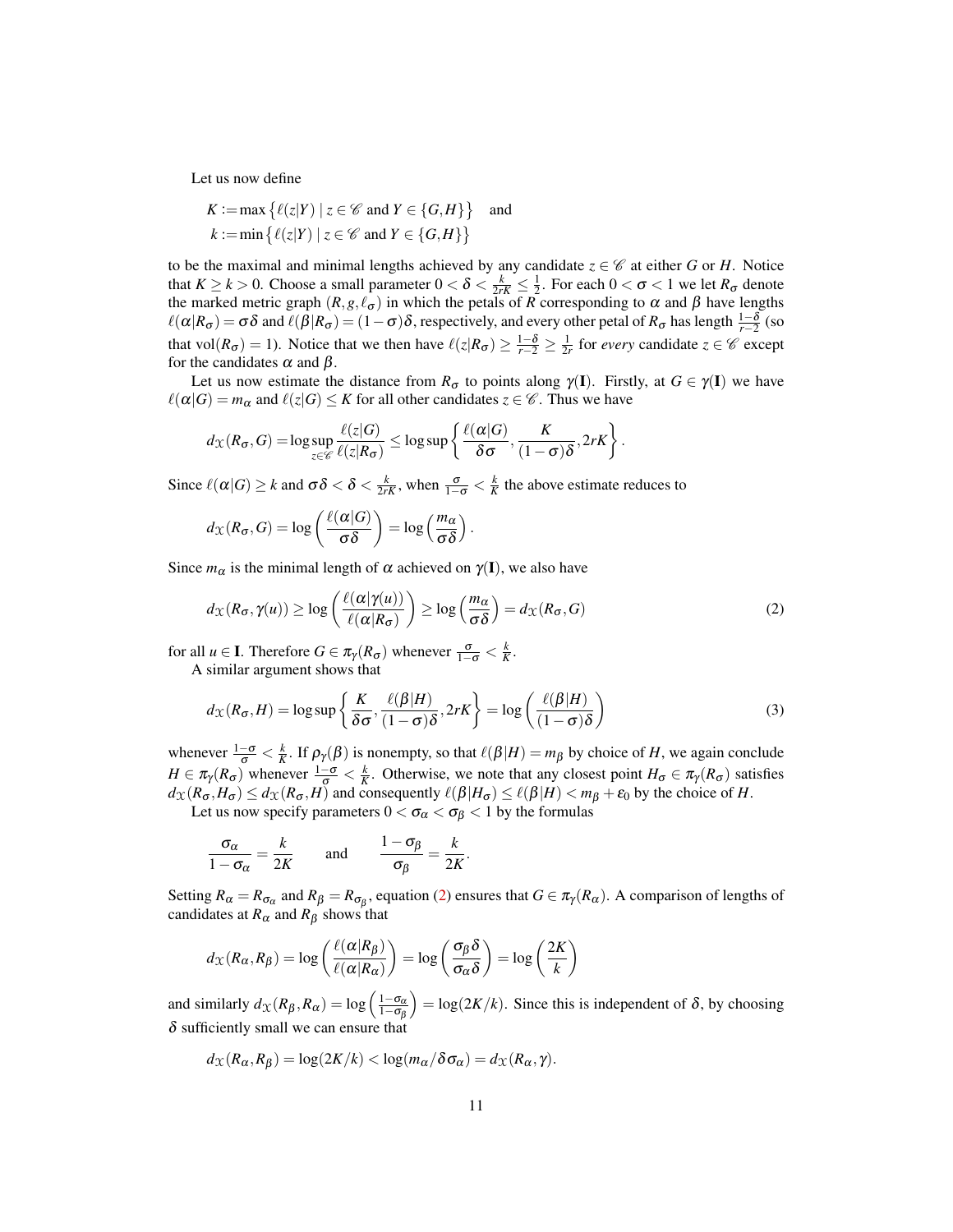Therefore, the *D*–strongly contracting property implies that

<span id="page-11-2"></span>
$$
diam_{\mathcal{X}}(\pi_{\gamma}(R_{\alpha}) \cup \pi_{\gamma}(R_{\beta})) \leq D. \tag{4}
$$

We now finish proving the claim: First consider the case  $\rho_{\gamma}(\beta) \neq \emptyset$ , so that  $s \in \hat{\rho}_{\gamma}(\beta)$  by the choice of *s* and consequently  $H = \gamma(s) \in \pi_{\gamma}(R_{\beta})$  by equation [\(3\)](#page-10-1). Therefore equation [\(4\)](#page-11-2) ensures  $\text{diam}_{\mathcal{X}}(H, G) \leq D$ . Since  $G = \gamma(t) \in \rho_{\gamma}(\alpha)$  and  $H = \gamma(s) \in \rho_{\gamma}(\beta)$  were chosen arbitrarily, this proves the claim in the case that  $\rho_\gamma(\beta)$  is nonempty. It remains to rule out the possibility  $\rho_\gamma(\beta) = \emptyset$ , in which case our choice of  $H = \gamma(s)$  gives  $\ell(\beta|H) < m_{\beta} + \varepsilon_0$ . Let  $H' = \gamma(s') \in \pi_{\gamma}(R_{\beta})$  be any closest point from  $R_{\beta}$ . We then have  $d_{\mathfrak{X}}(R_{\beta}, H') \leq d_{\mathfrak{X}}(R_{\beta}, H)$  which, by equation [\(3\)](#page-10-1), in turn implies

$$
\ell(\beta|H')\leq \ell(\beta|H)
$$

Our choice of  $\varepsilon_0$  [\(1\)](#page-9-2) then ensures that  $|s'-t| > 2D$ . However, since  $\gamma(s') \in \pi_\gamma(R_\beta)$  and  $\gamma(t) \in$  $\pi_{\gamma}(R_{\alpha})$ , this contradicts [\(4\)](#page-11-2). Thus the contingency  $\rho_{\gamma}(\beta) = \emptyset$  is impossible and the claim holds.  $\square$ 

**Remark 4.4.** [Lemma 4.3](#page-9-0) and the fact that  $\pi_{\mathcal{PL}} : \mathcal{X} \to \mathcal{PL}$  is coarsely L–Lipschitz together imply, as in the proof of [Proposition 5.1](#page-11-1) below, that any *D*–strongly contracting geodesic in  $\mathcal X$  in fact has  $D \geq 1/L$  or else has uniformly bounded diameter. However we will not use this fact going forward.

#### 5 The progression of thick, strongly contracting geodesics

In this section, we prove our main theorem in the case that the geodesic is contained in some definite thick part of  $X$ . The arguments in this case are made easier by the fact that we can first prove that the diameter of times for which a fixed conjugacy class has bounded length is uniformly controlled. This is the content of [Lemma 5.2.](#page-11-0)

<span id="page-11-1"></span>Proposition 5.1 (Thick strongly contracting geodesics make progress in F). *For each D* > 0 *and*  $\varepsilon > 0$  *there exists a constant*  $K = K(D, \varepsilon) \ge 1$  *with the following property. If*  $\gamma: I \to \mathcal{X}$  *is a D*– *strongly contracting geodesic and*  $\gamma(I) \subset \mathfrak{X}_{\varepsilon}$ *, then*  $\pi_{\mathfrak{F}} \circ \gamma$ :  $I \to \mathfrak{F}$  *is a K–quasigeodesic.* 

Before proving [Proposition 5.1,](#page-11-1) recall that given a directed geodesic  $\gamma: I \to \mathcal{X}$  and a nontrivial conjugacy class  $\alpha \in \mathbb{F}$ , we write  $m_\alpha = \inf_{t \in \mathbb{I}} \ell(\alpha | \gamma(t))$  for the infimal length that the conjugacy class attains along  $\gamma$ . In the case of a thick strongly contracting geodesic, the set of times where  $\alpha$  is short is controlled as follows:

<span id="page-11-0"></span>**Lemma 5.2** (Transient shortness). *Suppose that*  $\gamma$ :  $I \rightarrow \mathcal{X}$  *is a D–strongly contracting geodesic with*  $\gamma(I) \subset \mathfrak{X}_{\varepsilon}$ , and set  $\varepsilon' = \varepsilon/(1+2\varepsilon^{-1})$ . Then for every primitive element  $\alpha \in \mathbb{F}$  we have

$$
\text{diam}_{\mathcal{X}}\left\{\gamma(s):s\in\mathbf{I}\text{ and }\ell(\alpha|\gamma(s))\leq m_{\alpha}+2\right\}\leq 2\mathsf{M}_{\varepsilon}(1+\mathsf{M}_{\varepsilon'})\log\left(1+\frac{2}{\varepsilon}\right)+2D
$$

*where*  $M_{\varepsilon}$  *is the symmetrization constant provided by [Lemma 2.2.](#page-4-0)* 

*Proof.* Suppose that  $G, H \in \gamma(I)$  are points for which  $\ell(\alpha|G), \ell(\alpha|H) \leq m_{\alpha} + 2$ . Fix a free basis  $A = \{e_1, \ldots, e_r\}$  of F with  $e_1 = \alpha$  and let  $(R, g)$  be the marked rose with petals labeled by elements of *A*. Let  $\mathscr{C} = \mathscr{C}_R$  denote the finite set of candidates of *R*. For each  $0 < \sigma < 1/2$ , let  $R_{\sigma} \in \mathcal{X}$  denote the marked metric graph  $(R, g, \ell_{\sigma})$  in which the petal labeled  $\alpha$  has  $\ell(\alpha | R_{\sigma}) = \sigma$  and every other petal has length  $(1 - \sigma)/(r - 1)$ . Notice that *C* is the set of candidates for each metric graph  $R_{\sigma}$ , and that we moreover have  $\ell(z|R_{\sigma}) \ge (1 - \sigma)/(r - 1) \ge \frac{1}{2r}$  for *every* candidate  $z \in \mathscr{C}$  except for  $\alpha$ .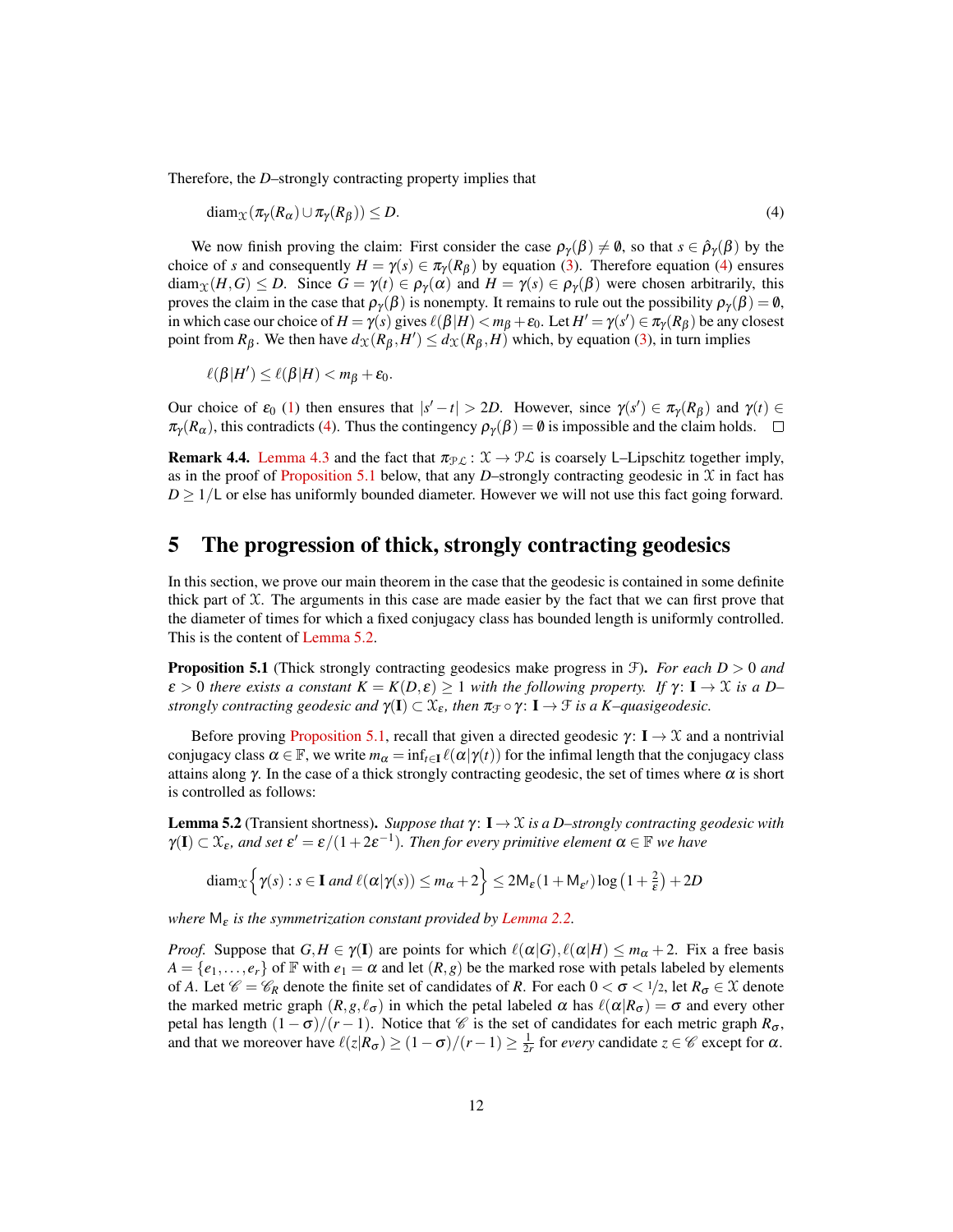We henceforth suppose our parameter satisfies  $\sigma < m_\alpha$ . By definition of  $m_\alpha$  we thus have  $\ell(\alpha|\gamma(t))/\ell(\alpha|R_{\sigma}) \geq \frac{m_{\alpha}}{\sigma}$  for all  $t \in \mathbf{I}$ ; hence  $d_{\mathcal{X}}(R_{\sigma}, \gamma) \geq \log(m_{\alpha}/\sigma)$ . Now consider the maximum length

$$
M = \max_{z \in \mathscr{C}} \left\{ \ell(z|G), \ell(z|H) \right\}
$$

achieved by any candidate at the two points  $G, H$ . If  $\sigma$  is additionally chosen so that  $\sigma < m_\alpha/(2rM)$ , then we see that for all candidates  $\alpha \neq z \in \mathscr{C}$  we have

$$
\frac{\ell(\alpha|G)}{\ell(\alpha|R_{\sigma})} \ge \frac{m_{\alpha}}{\sigma} \ge \frac{M}{1/2r} \ge \frac{\ell(z|G)}{\ell(z|R_{\sigma})} \quad \text{and} \quad \frac{\ell(\alpha|H)}{\ell(\alpha|R_{\sigma})} \ge \frac{m_{\alpha}}{\sigma} \ge \frac{M}{1/2r} \ge \frac{\ell(z|H)}{\ell(z|R_{\sigma})}.
$$

It now follows from [Proposition 2.1](#page-3-1) that

$$
\log\left(\frac{m_{\alpha}}{\sigma}\right) \leq d_{\mathcal{X}}(R_{\sigma}, \gamma) \leq \left\{\begin{array}{c} d_{\mathcal{X}}(R_{\sigma}, G) = \log \frac{\ell(\alpha|G)}{\ell(\alpha|R_{\sigma})} \\ d_{\mathcal{X}}(R_{\sigma}, H) = \log \frac{\ell(\alpha|H)}{\ell(\alpha|R_{\sigma})} \end{array}\right\} \leq \log\left(\frac{m_{\alpha}+2}{\sigma}\right).
$$

Choose a directed geodesic  $\rho : [0, K] \to \mathfrak{X}$  from  $R_{\sigma}$  to *G*, where  $K = d_{\mathfrak{X}}(R_{\sigma}, G)$ . Since  $e^{d_{\mathfrak{X}}(R_{\sigma}, G)} =$  $\ell(\alpha|G)$  $\frac{\ell(\alpha|G)}{\ell(\alpha|R_{\sigma})}$  and  $\rho$  is a geodesic for the Lipschitz metric, it follows that  $\ell(\alpha|\rho(t)) = \sigma e^t$  for all  $t \in [0, K]$ . Hence if we define  $G' = \rho (\log(m_\alpha/\sigma))$  (so that  $\ell(\alpha|G') = m_\alpha$ ), we see that

<span id="page-12-0"></span>
$$
d_{\mathcal{X}}(R_{\sigma}, G') = \log\left(\frac{m_{\alpha}}{\sigma}\right) \le d_{\mathcal{X}}(R_{\sigma}, \gamma) \quad \text{and} \quad d_{\mathcal{X}}(G', G) = \log\left(\frac{\ell(\alpha|G)}{m_{\alpha}}\right) \le \log\left(1 + \frac{2}{\epsilon}\right). \tag{5}
$$

Defining  $H'$  (on the geodesic from  $R_{\sigma}$  to *H*) similarly, we obtain analogous inequalities for *H'*. By the strongly contracting condition, the first inequality of [\(5\)](#page-12-0) shows that  $\text{diam}_\mathfrak{X}(\pi_\gamma(G') \cup \pi_\gamma(R_\sigma))$  and similarly diam $\chi(\pi_Y(H') \cup \pi_Y(R_{\sigma}))$  are both bounded by *D*. Whence

<span id="page-12-1"></span>
$$
diam_{\mathcal{X}}(\pi_{\gamma}(G') \cup \pi_{\gamma}(H')) \leq 2D.
$$
\n(6)

On the other hand, the second inequality of [\(5\)](#page-12-0) shows  $G', H' \in \mathcal{X}_{\varepsilon'}$ , where  $\varepsilon' = \varepsilon/(1+2\varepsilon^{-1})$ . Therefore, we also have

$$
d_{\mathcal{X}}(G,G'), d_{\mathcal{X}}(H,H') \leq M_{\varepsilon'} \log \left(1+\tfrac{2}{\varepsilon}\right).
$$

Choose any points  $G_0 \in \pi_\gamma(G')$  and  $H_0 \in \pi_\gamma(H')$ . Since these are by definition *closest* points,  $d_{\mathcal{X}}(G', G_0)$  and  $d_{\mathcal{X}}(H', H_0)$  can be at most log  $(1 + \frac{2}{\varepsilon})$ . By the triangle inequality, it follows that

$$
d_{\mathcal{X}}(G, G_0), d_{\mathcal{X}}(H, H_0) \leq (1 + M_{\varepsilon'}) \log \left(1 + \frac{2}{\varepsilon}\right).
$$

Symmetrizing [\(Lemma 2.2\)](#page-4-0) to obtain bounds on diam<sub> $\chi$ </sub>(*G*,*G*<sub>0</sub>) and diam<sub> $\chi$ </sub>(*H*,*H*<sub>0</sub>) and combining with [\(6\)](#page-12-1), another application of the triangle inequality now gives

$$
\text{diam}_{\mathcal{X}}(G, H) \le 2\mathsf{M}_{\varepsilon}(1 + \mathsf{M}_{\varepsilon'})\log\left(1 + \frac{2}{\varepsilon}\right) + 2D.
$$

Since each primitive loop  $\alpha$  in the projection  $\pi_{\mathcal{PL}}(G_t)$  of  $G_t = \gamma(t)$  satisfies  $\ell(\alpha|G_t) \leq m_\alpha + 2$ by definition, [Lemma 5.2](#page-11-0) shows that the composition

$$
\gamma(I) \stackrel{\pi_{\mathcal{PL}}}{\longrightarrow} \mathcal{PL} \stackrel{\rho_{\gamma}}{\longrightarrow} \gamma(I)
$$

moves points a uniformly bounded distance depending only on *D* and ε. That is, for each thick strongly contracting geodesic  $\gamma: I \to \mathcal{X}$ , the composition  $\pi_{\mathcal{PL}} \circ \rho_{\gamma}$  gives a coarse retraction from PL onto the image  $\pi_{\mathcal{PL}}(\gamma(\mathbf{I}))$  of  $\gamma$ . Combining this with the fact that  $\rho_{\gamma}$  is coarsely Lipschitz [\(Lemma 4.3\)](#page-9-0) now easily implies our main result of this section: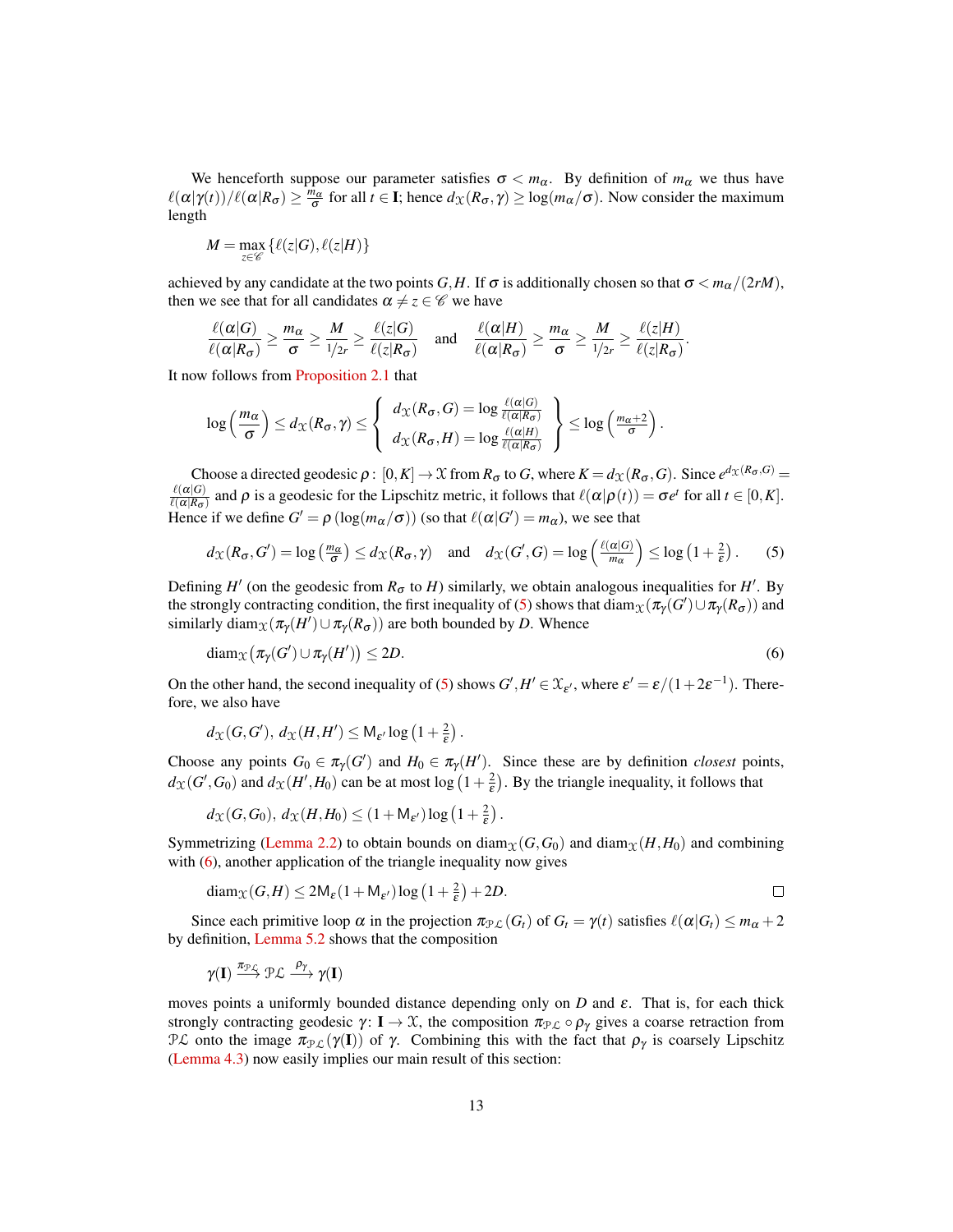*Proof of [Proposition 5.1.](#page-11-1)* We write  $G_t = \gamma(t)$  for  $t \in I$ , and fix  $s, t \in I$  with  $s \le t$ . Since the projection  $\pi_{\mathcal{F}} : \mathcal{X} \to \mathcal{F}$  is coarsely 80–Lipschitz [\[DT,](#page-19-4) Lemma 2.9] and  $\gamma$  is a geodesic, we immediately have  $d_f(G_s, G_t) \leq 80|s-t| + 80$  for all  $s, t \in I$ . Thus it remains to bound  $d_f(G_s, G_t)$  from below. Let  $\alpha \in \mathcal{PL}^0$  be any primitive conjugacy class represented by an embedded loop in  $G_s$  (i.e., any class for which  $\alpha|G_s \to G_s$  is an embedding). Then  $\alpha \in \pi_{\mathcal{F}}(G_s)$  by definition of the projection  $\pi_{\mathcal{F}} \colon \mathcal{X} \to \mathcal{F}$ . Similarly choose  $\beta \in \mathcal{PL}^0$  represented by an embedded loop in  $G_t$ , so that  $\beta \in \pi_{\mathcal{F}}(G_t)$ .

Notice that  $\ell(\alpha|G_s) \leq 1$  and  $\ell(\beta|G_t) \leq 1$  (since the loops are embedded). Thus [Lemma 5.2](#page-11-0) gives a constant  $D_{\varepsilon}$ , depending only on  $\varepsilon$  and *D*, such that

 $\begin{array}{c} \mathrm{diam}_{\mathfrak{X}}(\{G_s\}\cup \rho_{\gamma}(\alpha))\ \mathrm{diam}_{\mathfrak{X}}(\{G_t\}\cup \rho_{\gamma}(\beta))\end{array}\Big\}\leq D_{\varepsilon}$ 

Then by [Lemma 4.3](#page-9-0) we have

$$
|s-t| = d_{\mathcal{X}}(G_s, G_t)
$$
  
\n
$$
\leq \operatorname{diam}_{\mathcal{X}}(\{G_s\} \cup \rho_{\gamma}(\alpha)) + \operatorname{diam}_{\mathcal{X}}(\rho_{\gamma}(\alpha) \cup \rho_{\gamma}(\beta)) + \operatorname{diam}_{\mathcal{X}}(\rho_{\gamma}(\beta) \cup \{G_t\})
$$
  
\n
$$
\leq 2D_{\varepsilon} + D \cdot d_{\mathcal{PL}}(\alpha, \beta) + D \leq 2D_{\varepsilon} + 2D \cdot d_{\mathcal{F}}(\alpha, \beta) + D
$$
  
\n
$$
\leq 2D \cdot d_{\mathcal{F}}(G_s, G_t) + 2D_{\varepsilon} + D.
$$

This completes the proof.

<span id="page-13-0"></span> $\Box$ 

#### 6 Backing into thickness

In light of [Proposition 5.1,](#page-11-1) to prove our main result [Theorem 1.3](#page-1-1) it now suffices to show that every nondegenerate strongly contracting geodesic  $\gamma$  lives in some definite thick part of  $\mathfrak X$ . We begin by showing that the portion of  $\gamma$  where the lengths of primitive loops are minimized is contained in some definite thick part of X. Arguments in §[§7–](#page-14-1)[8](#page-16-1) will then show that all of  $\gamma$  must be thick.

First, recall that L denotes the coarse Lipschitz constant of the projection  $\pi_{\mathcal{PL}} : \mathcal{X} \to \mathcal{PL}$ . In particular,  $d_{\mathcal{PL}}(\alpha, \beta) \leq L$  for any  $\alpha, \beta \in \mathcal{PL}$  with  $\ell(\alpha|G), \ell(\beta|G) \leq 2$  for some  $G \in \mathcal{X}$ .

<span id="page-13-1"></span>**Proposition 6.1.** *Let*  $\gamma$ :  $I \to \mathcal{X}$  *be a D–strongly contracting geodesic and suppose there exist*  $\alpha_0 \in$  $\mathcal{P}\mathcal{L}$  *and*  $s_0 \in \mathbf{I}$  *such that*  $s_0 \in \hat{\rho}_{\gamma}(\alpha_0)$  *and*  $\ell(\alpha_0|\gamma(s_0)) \leq 2$ . If  $\text{diam}_{\mathcal{X}}(\gamma(t_0), \gamma(s_0)) \geq 8D\mathsf{L}$  for some *t*<sup>0</sup> < *s*0*, then*

 $\gamma(I\cap(-\infty,s_0])\subset\mathfrak{X}_{\varepsilon_0}$ 

*for some thickness constant*  $\varepsilon_0 > 0$  *depending only on D.* 

*Proof.* Suppose that we are given  $s_k \in I$  and  $\alpha_k \in \mathcal{PL}^0$  such that  $s_k \in \hat{\rho}_{\gamma}(\alpha_k)$  and  $\ell(\alpha_k | \gamma(s_k)) \leq 2$ . Suppose additionally there exists  $t_k < s_k$  with diam $\chi(\gamma(t_k), \gamma(s_k)) \ge 8DL$  (note that this holds for *k* = 0). We claim there exists an earlier time  $s_{k+1} < s_k$  and a conjugacy class  $\alpha_{k+1} \in \mathcal{PL}^0$  again satisfying the conditions  $s_{k+1} \in \hat{\rho}_{\gamma}(\alpha_{k+1})$  and  $\ell(\alpha_{k+1}|\gamma(s_{k+1})) \leq 2$  together with the inequalities

$$
4D\mathsf{L} \leq \operatorname{diam}_{\mathfrak{X}}(\gamma(s_{k+1}), \gamma(s_k)) \leq D(\mathsf{L} + 8D\mathsf{L}^2 + 1), \text{ and}
$$
  
\n
$$
3\mathsf{L} \leq d_{\mathfrak{P},\mathcal{L}}(\alpha_{k+1}, \alpha_k) \leq \mathsf{L} + 8D\mathsf{L}^2.
$$
 (7)

Indeed, by continuity of  $\gamma$  there exists  $s'_{k+1} < s_k$  with

$$
diam_{\mathcal{X}}(x'_{k+1}, x_k) = 8D\mathsf{L},
$$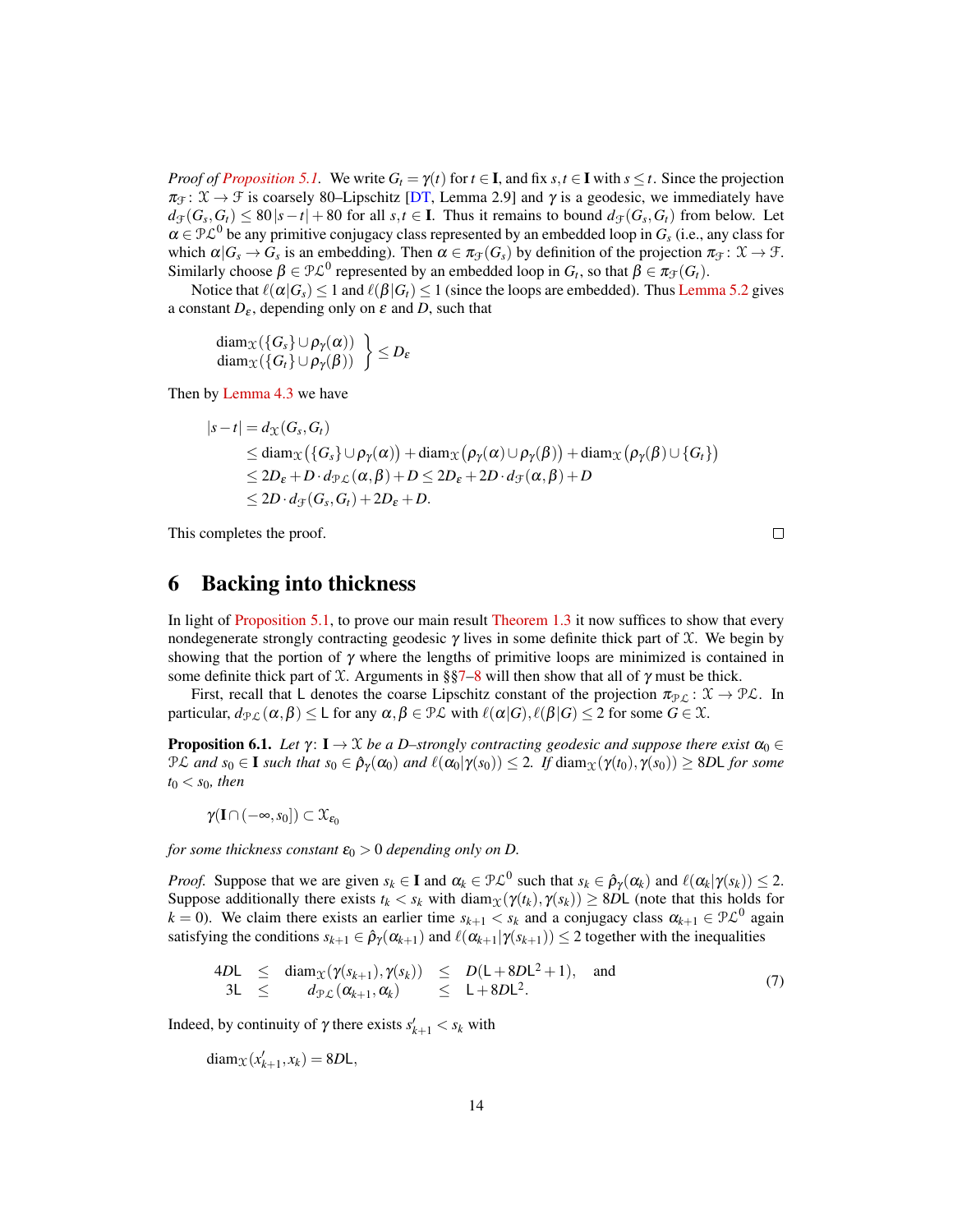where  $x_k = \gamma(s_k)$  and  $x'_{k+1} = \gamma(s'_{k+1})$ . Since  $\gamma$  is a directed geodesic, there exists a candidate  $\alpha_{k+1}$  on  $x'_{k+1}$  such that  $\ell(\alpha_{k+1}|\gamma(s'_{k+1}+t)) = e^t \ell(\alpha_{k+1}|x'_{k+1})$  for all  $t \ge 0$ . Therefore, if we choose any time  $s_{k+1} \in \hat{\rho}_{\gamma}(\alpha_{k+1})$  realizing the minimal length  $m_{\alpha_{k+1}}$ , we may be assured that  $s_{k+1}$  occurs to the left of  $s'_{k+1}$ . Letting  $x_{k+1} = \gamma(s_{k+1})$  we thus find that  $s_{k+1} \le s'_{k+1} < s_k$  and  $\ell(\alpha_{k+1}|x_{k+1}) \le \ell(\alpha_{k+1}|x'_{k+1}) \le 2$ , as desired.

To prove the claim it remains to verify the inequalities in [\(7\)](#page-13-0). First note that diam<sub>X</sub>( $x_{k+1}, x_k$ ) ≥  $\frac{1}{2}$ diam $\chi(x'_{k+1}, x_k) \ge 4D$ L by the triangle inequality and the fact that  $\gamma$  is a directed geodesic. Hence, using [Lemma 4.3](#page-9-0) we see that

$$
d_{\mathcal{PL}}(\alpha_{k+1},\alpha_k) \geq \frac{1}{D}(\text{diam}_{\mathcal{X}}(x_{k+1},x_k)-D) \geq 3L.
$$

On the other hand, we may use the fact that  $\ell(\alpha_k|x_k), \ell(\alpha_{k+1}|x'_{k+1}) \leq 2$  to conclude that

$$
d_{\mathcal{PL}}(\alpha_{k+1},\alpha_k) \leq d_{\mathcal{PL}}(x'_{k+1},x_k) \leq L d_{\mathcal{X}}(x'_{k+1},x_k) + L \leq 8DL^2 + L.
$$

Another application of [Lemma 4.3](#page-9-0) then yields,

$$
\begin{aligned} \text{diam}_{\mathcal{X}}(x_{k+1}, x_k) &\leq D \cdot d_{\mathcal{PL}}(\alpha_{k+1}, \alpha_k) + D \\ &\leq D(\mathsf{L} + 8D\mathsf{L}^2) + D, \end{aligned}
$$

which completes the proof of the claim.

Now let  $E := 2D(L + 8DL^2 + 1)$  and note that  $E \geq 8DL$  by [\(7\)](#page-13-0). Set

 $\varepsilon_1 = e^{-E}$  and  $\varepsilon_0 = e^{-2E}$ .

We claim that  $\gamma([s_{k+1}, s_k]) \subset \mathfrak{X}_{\epsilon_0}$ . First observe that if  $x_k \notin \mathfrak{X}_{\epsilon_1}$ , then we may find  $\beta \in \mathfrak{P} \mathcal{L}^0$  with  $\ell(\beta|x_k) < \varepsilon_1$ . In this case [\(7\)](#page-13-0) would give  $\ell(\beta|x_{k+1}) < 1$  showing that  $\beta$  is contained in both projections  $\pi_{\mathcal{PL}}(x_k)$  and  $\pi_{\mathcal{PL}}(x_{k+1})$ . However, by [\(7\)](#page-13-0), this contradicts the fact that these diameter L sets contain  $\alpha_k$  and  $\alpha_{k+1}$ , respectively. Whence  $x_k \in \mathcal{X}_{\varepsilon_1}$  and similarly  $x_{k+1} \in \mathcal{X}_{\varepsilon_1}$ . Another application of [\(7\)](#page-13-0) then shows

$$
\ell(\beta|\gamma(t)) \geq \ell(\beta|x_k)e^{-|s_k-t|} \geq \varepsilon_1e^{-E} \geq \varepsilon_0
$$

for all  $t \in [s_{k+1}, s_k]$ . Thus  $\gamma([s_{k+1}, s_k]) \subset \mathfrak{X}_{\epsilon_0}$  as claimed.

Let us now prove the proposition. If  $\mathbf{I} = -\infty$ , the above shows that we may find an infinite sequence of times  $s_0 > s_1 > \cdots$  tending to  $-\infty$  such that  $\gamma([s_{i+1}, s_i]) \subset \mathfrak{X}_{\varepsilon_0}$  for each  $i > 0$ . Thus the proposition holds in this case. Otherwise  $I_-\neq -\infty$  and we may recursively construct a sequence  $s_0 > \cdots > s_k$  terminating at a time  $s_k \in \mathbf{I}$  for which diam $\chi(\gamma(\mathbf{I}_{-}), \gamma(s_k)) < 8D\mathbf{L}$  and  $\gamma(s_k) \in \mathcal{X}_{\varepsilon_1}$ (since  $k \ge 1$  by the hypotheses of the proposition). But this implies  $\ell(\beta|\gamma(t)) \ge \varepsilon_1 e^{-8Dt}$  for every conjugacy class  $\beta$  and time  $t \in [\mathbf{I}_-, s_k]$ . Thus  $\gamma([\mathbf{I}_-, s_k]) \subset \mathcal{X}_{\epsilon_0}$  as well and the proposition holds.

#### <span id="page-14-1"></span>7 Nondegeneracy and thickness

<span id="page-14-0"></span>We have now developed enough tools to both establish nondegeneracy for typical strongly contracting geodesics and to show that each nondegenerate strongly contracting geodesic has a uniformly thick initial segment. We first establish [Lemma 7.1,](#page-14-0) which implies that strongly contracting geodesics are automatically nondegenerate except possibly in the case of a short geodesic with a very thin left endpoint: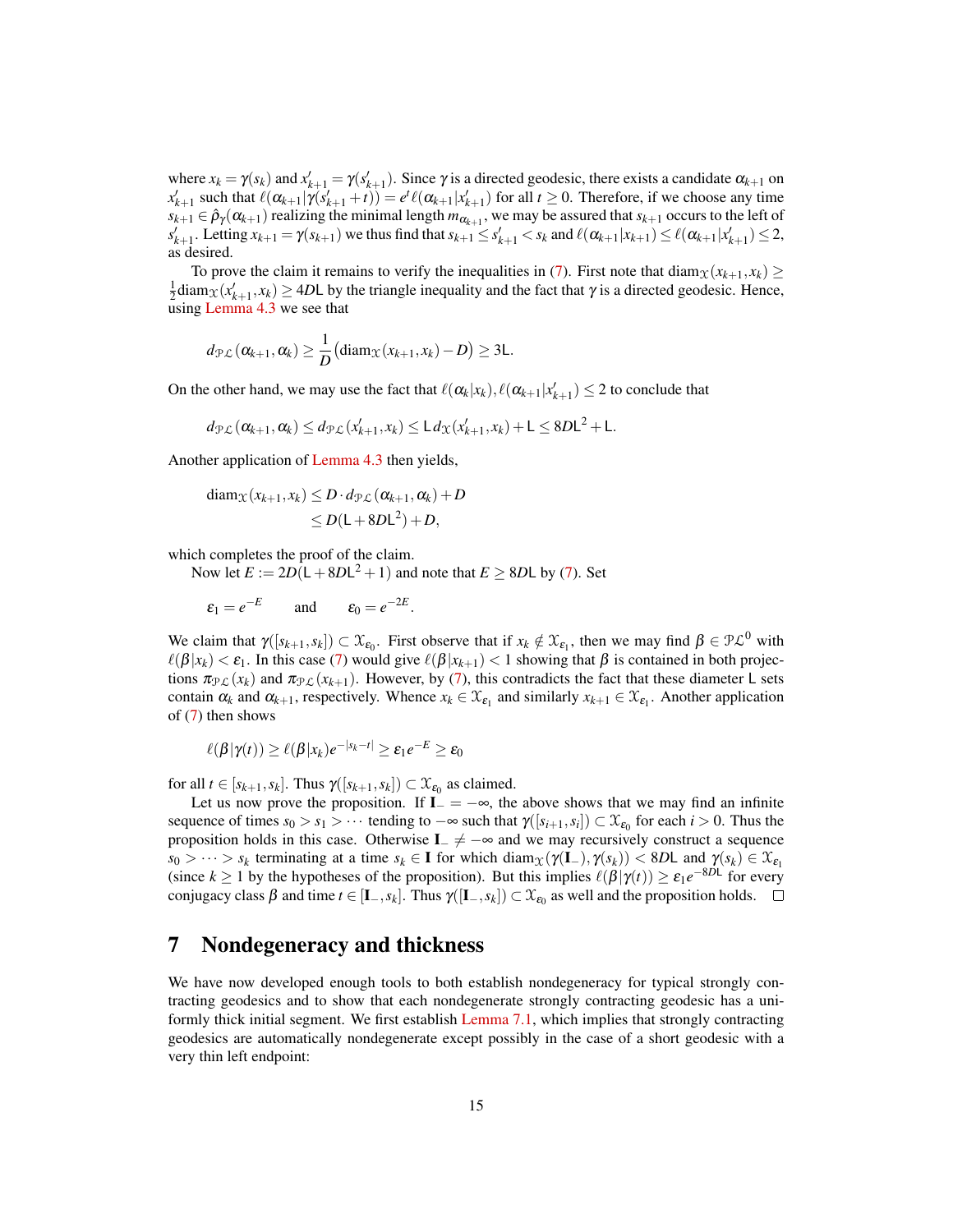**Lemma 7.1.** *Suppose that*  $\gamma: I \to \mathcal{X}$  *is a D–strongly contracting geodesic. Then either of the following conditions imply that* γ *is nondegenerate:*

- $|I| \geq A$  *for some constant A depending only on D and the injectivity radius of*  $\gamma(I_-)$ *.*
- I *is an infinite length interval*

*Proof.* Let  $\gamma: I \to \mathcal{X}$  be a *D*–strongly contracting geodesic. First suppose that  $\gamma$  is not infinite to the left (i.e., that  $I_{-} \neq -\infty$ ) and let  $\varepsilon$  be the injectivity radius of  $\gamma(I_{-})$ . Take  $A = M_{\varepsilon'} 18DL$ , where  $\varepsilon' = \varepsilon e^{-18D}$ . We claim that  $\gamma$  is nondegenerate provided  $|I| \ge A$ ; this will establish the first item of the lemma. Indeed, consider the points  $H = \gamma(\mathbf{I}_{-})$  and  $G = \gamma(\mathbf{I}_{-} + A)$ . If  $G \notin \mathcal{X}_{\varepsilon'}$ , then we automatically have  $d_{\mathfrak{X}}(G,H) \geq \log(\varepsilon/\varepsilon') \geq 18D\mathsf{L}$  by definition of the Lipschitz metric, and otherwise  $G \in \mathcal{X}_{\varepsilon'}$  so that  $d_{\mathcal{X}}(G,H) \geq d_{\mathcal{X}}(H,G)/\mathsf{M}_{\varepsilon'} = 18D\mathsf{L}$  by [Lemma 2.2.](#page-4-0)

To prove the second item of the lemma, it remains to consider the case  $I_ - = -\infty$ . Choose  $s_0 \in I$ arbitrarily and let  $\alpha \in \mathcal{PL}^0$  be a primitive conjugacy class with  $\ell(\alpha|\gamma(s_0)) \leq 2$  (e.g., a candidate). Next choose a time  $s \in \hat{\rho}_{\gamma}(\alpha)$  and note that  $\ell(\alpha|\gamma(s)) \leq 2$ . The fact that  $I_{-} = -\infty$  ensures we may find *t* < *s* such that diam $\chi(H, G) \ge M_{\epsilon_0}18D$ L, where  $H = \gamma(t)$ ,  $G = \gamma(s)$  and  $\epsilon_0 > 0$  is the thickness constant from [Proposition 6.1.](#page-13-1) Then  $\gamma(I \cap (-\infty, s])$  lies in  $\mathfrak{X}_{\varepsilon_0}$  by [Proposition 6.1,](#page-13-1) and so we may conclude  $d_{\mathfrak{X}}(G,H) \ge \text{diam}_{\mathfrak{X}}(H,G)/\mathsf{M}_{\varepsilon_0} \ge 18D\mathsf{L}$  by [Lemma 2.2.](#page-4-0)  $\Box$ 

Our next task is to show that nondegeneracy implies that the hypotheses of [Proposition 6.1](#page-13-1) are satisfied, and consequently that the initial portion of any such geodesic is uniformly thick. The following lemma will aid in this endeavor.

<span id="page-15-1"></span>**Lemma 7.2.** *Let*  $\gamma: I \to \mathcal{X}$  *be a D–strongly contracting geodesic in*  $\mathcal{X}$  *and suppose that there are*  $\alpha \in$  $\mathcal{PL}^0$  and  $s,t_1 \in \mathbf{I}$  such that  $s \le t_1$  and  $\ell(\alpha|\gamma(t_1)) < e^{-D}\ell(\alpha|\gamma(s))$ . Then  $\alpha$  has its length minimized *to the right of s*  $\in$  **I**, *i.e. s*  $\leq$  *r for all r*  $\in \hat{\rho}_\gamma(\alpha)$ *.* 

*Proof.* Set  $H = \gamma(t_1)$  and  $J = I \cap [s - D, s]$ . Then  $\alpha$  can stretch by at most  $e^D$  along *J* (since  $\gamma$  is a directed geodesic), and so for each  $j \in J$  we have

$$
\ell(\alpha|\gamma(j)) \geq e^{-D}\ell(\alpha|\gamma(s)) > \ell(\alpha|H).
$$

Let  $r \in \hat{\rho}_{\gamma}(\alpha)$  be any time minimizing the length of  $\alpha$ . Fix a marked rose R with a petal corresponding to the conjugacy class  $\alpha$ . For  $0 < \sigma < 1$ , let  $R_{\sigma}$  denote the metric graph obtained from *R* by setting the length of the  $\alpha$ –petal to  $\sigma$  and the length of each other petal to  $\frac{1-\sigma}{r-1}$ . As in the proof of [Lemma 4.3,](#page-9-0) σ can be taken sufficiently small so that α is the candidate of  $R_\sigma$  realizing the distance from  $R_{\sigma}$  to *H*. Consequently, if  $[R_{\sigma}, H]$  denotes a directed geodesic from  $R_{\sigma}$  to *H*, then  $\alpha$ also realizes the distance from *G* to *H* for each point  $G \in [R_{\sigma}, H]$ . It now follows that for each  $j \in J$ and  $G \in [R_{\sigma}, H]$  we have

$$
d_{\mathfrak{X}}(G,\gamma(j)) \geq \log\left(\frac{\ell(\alpha|\gamma(j))}{\ell(\alpha|G)}\right) > \log\left(\frac{\ell(\alpha|H)}{\ell(\alpha|G)}\right) = d_{\mathfrak{X}}(G,H).
$$

In particular the entire projection  $\pi_{\gamma}([R_{\sigma},H])$  is disjoint from the interval  $\gamma(J)$ .

<span id="page-15-0"></span>Taking  $\sigma$  smaller if necessary, we may also assume that  $\alpha$  realizes the distance from  $R_{\sigma}$  to  $\gamma(r)$ . Since  $\ell(\alpha|\gamma(r)) = m_\alpha$  is the minimal length of  $\alpha$ , this forces  $\gamma(r) \in \pi_\gamma(R_\sigma)$ . Whence *r* cannot lie in *J* by the above. Now, if  $J = I ∩ [s - D, s]$  contains the initial endpoint  $I_-,$  this observation forces  $r > s$  as desired. Otherwise *J* is the length–*D* interval  $J = [s - D, s]$ , and we may apply [Lemma 3.3](#page-6-0) to conclude that  $r \in \pi_{\gamma}([R_{\sigma}, H])$  is contained in  $\gamma(I \cap (s, \infty))$ . Thus  $r > s$  and the lemma holds.  $\Box$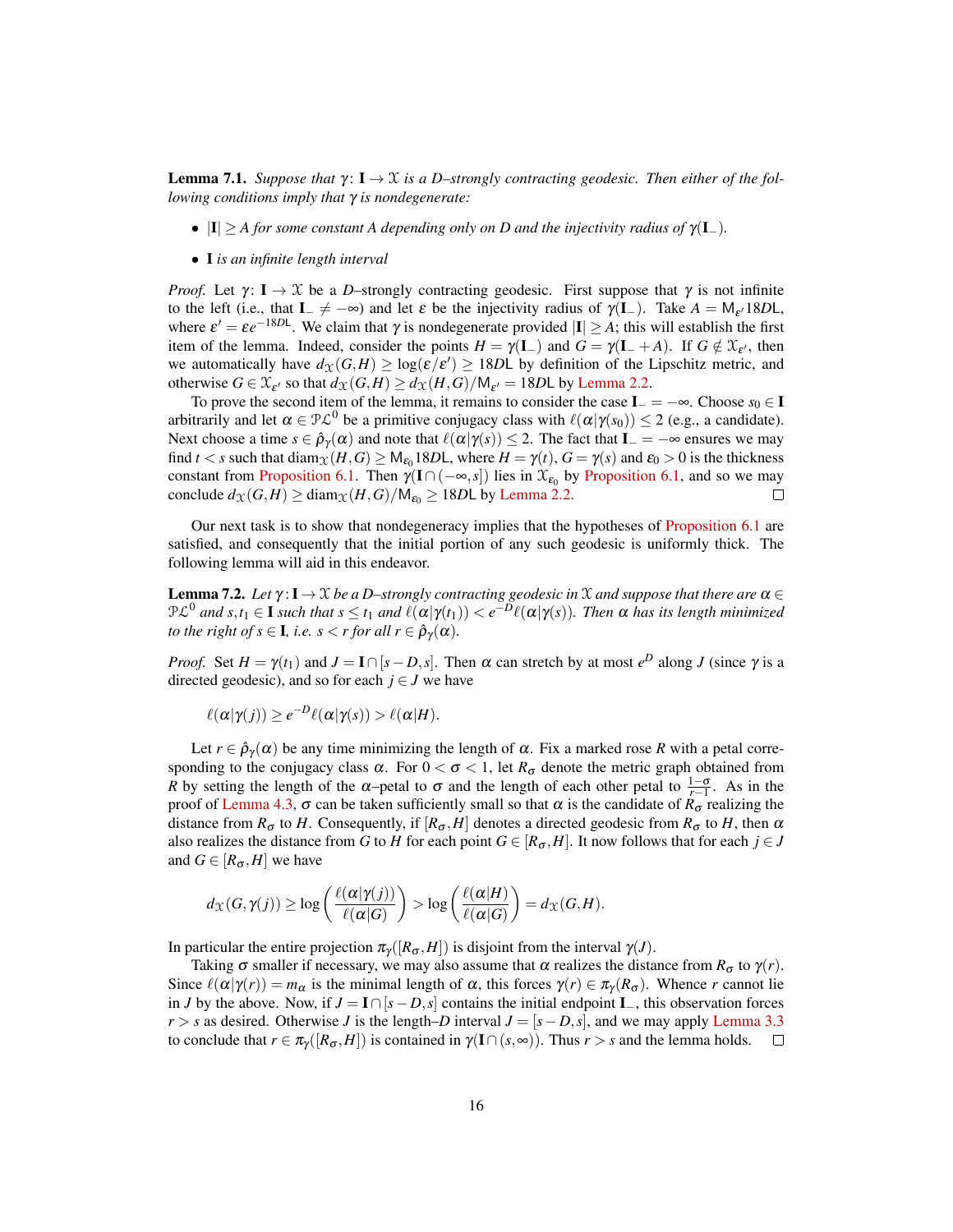**Corollary 7.3.** *Given D there exists*  $\varepsilon_0 > 0$  *with the following property. If*  $\gamma$ :  $I \rightarrow \mathcal{X}$  *a nondegenerate D*–strongly contracting geodesic, then there exists  $s_0 \in \mathbf{I}$  such that  $\gamma(\mathbf{I} \cap (-\infty, s_0]) \subset \mathfrak{X}_{\varepsilon_0}$ .

*Proof.* By definition, nondegeneracy implies that there are times  $t_0 < t_1$  in **I** so that  $d_X(\gamma(t_1), \gamma(t_0)) \ge$ 18*D*L. Letting  $s \in I$  be such that  $t_0 \leq s \leq t_1$  and  $d_X(\gamma(t_1), \gamma(s)) = 2D$ , the triangle inequality then gives

$$
d_{\mathcal{X}}(\gamma(s),\gamma(t_0)) \geq d_{\mathcal{X}}(\gamma(t_1),\gamma(t_0)) - 2D \geq 16D\mathsf{L}.
$$

Let  $\alpha \in \mathcal{PL}^0$  denote the candidate of  $\gamma(t_1)$  that realizes the distance to  $\gamma(s)$ , i.e.  $\ell(\alpha|\gamma(t_1)) =$  $e^{-2D}\ell(\alpha|\gamma(s))$ . If we choose any time  $s_0 \in \hat{\rho}_{\gamma}(\alpha)$  minimizing  $\ell(\alpha|\gamma(\cdot))$ , then  $s \leq s_0$  by [Lemma 7.2.](#page-15-1) Since  $\ell(\alpha|\gamma(t_1)) \leq 2$ , we have that  $\ell(\alpha|\gamma(s_0)) \leq 2$ . Finally, since  $t_0 < s \leq s_0$  and  $\gamma$  is a directed geodesic, we find that

$$
16D\mathsf{L} \leq d_{\mathcal{X}}(\gamma(s),\gamma(t_0)) \leq d_{\mathcal{X}}(\gamma(s),\gamma(s_0)) + d_{\mathcal{X}}(\gamma(s_0),\gamma(t_0))
$$
  

$$
\leq d_{\mathcal{X}}(\gamma(t_0),\gamma(s_0)) + d_{\mathcal{X}}(\gamma(s_0),\gamma(t_0)) \leq 2\mathrm{diam}_{\mathcal{X}}(\gamma(t_0),\gamma(s_0)).
$$

Therefore diam<sub> $X(Y(t_0), Y(s_0)) \ge 8D$ L and we may apply [Proposition 6.1](#page-13-1) to complete the proof.  $\Box$ </sub>

Finally, we show that if a strongly contracting geodesic in  $X$  has its initial portion contained in some definite thick part of  $X$ , then the entire geodesic remains uniformly thick.

<span id="page-16-0"></span>**Lemma 7.4.** *Suppose that*  $\varepsilon_0$ ,  $D > 0$  *and that*  $\gamma : I \to \mathcal{X}$  *is a D–strongly contracting geodesic with*  $\gamma(I \cap (-\infty, b]) \subset \mathfrak{X}_{\varepsilon_0}$  for some  $b \in I$ *. Then*  $\gamma(I) \subset \mathfrak{X}_{\varepsilon}$ , for  $\varepsilon = \frac{\varepsilon_0}{2} e^{-4D\mathsf{L}}$ *.* 

*Proof.* Write  $G_t = \gamma(t)$  for  $t \in I$ . Without loss of generality we assume  $\varepsilon_0 < 1$ . It suffices to prove *m*<sub>α</sub>  $\geq$  ε where  $\alpha$  is an arbitrary primitive loop  $\alpha$ . Note that  $m_{\alpha}$  > 0 and  $\rho_{\gamma}(\alpha) \neq \emptyset$  by [Lemma 4.3.](#page-9-0) If *m*<sub>α</sub>  $\geq \varepsilon_0/2$  then we are done. Otherwise we choose  $t_\alpha \in \hat{\rho}_\gamma(\alpha)$  and note that  $\ell(\alpha|G_{t_\alpha}) < \varepsilon_0/2$ . Since  $\ell(\alpha|G_t)$  is continuous in *t* and at least  $\varepsilon_0$  for all  $t \leq b$ , there is some  $s < t_\alpha$  so that  $\ell(\alpha|G_s) = \varepsilon_0$ .

Let  $\beta$  be a candidate of  $G_s$  such that  $\ell(\beta|G_{s+t}) = e^t \ell(\beta|G_s)$  for all  $t > 0$ . If  $r \in \hat{\rho}_{\gamma}(\beta)$  is any time minimizing the length of  $\beta$ , we then necessarily have  $r \leq s$ . Since  $\alpha$  and  $\beta$  each have length less than 2 at  $G_s \in \mathcal{X}$ , it follows that  $d_{\mathcal{PL}}(\alpha, \beta) \leq L$ . [Lemma 4.3](#page-9-0) then implies that

 $\text{diam}_{\mathcal{X}}(G_r, G_{t_\alpha}) \leq D \cdot d_{\mathcal{PL}}(\alpha, \beta) + D \leq D\mathsf{L} + D \leq 2D\mathsf{L}.$ 

Since  $\gamma$  is a directed geodesic,  $d_{\chi}(G_r, G_s) \leq d_{\chi}(G_r, G_{t_{\alpha}})$  and so

$$
d_{\mathcal{X}}(G_{t_{\alpha}}, G_s) \leq d_{\mathcal{X}}(G_{t_{\alpha}}, G_r) + d_{\mathcal{X}}(G_r, G_s)
$$
  
 
$$
\leq d_{\mathcal{X}}(G_{t_{\alpha}}, G_r) + d_{\mathcal{X}}(G_r, G_{t_{\alpha}}) \leq 4D\mathsf{L}.
$$

In particular,  $\frac{\ell(\alpha|G_s)}{\ell(\alpha|G_{t\alpha})} \leq e^{4D\mathsf{L}}$ , and so we find  $m_\alpha \geq \varepsilon_0 e^{-4D\mathsf{L}}$  as desired.

 $\Box$ 

### <span id="page-16-1"></span>8 Characterizing strongly contracting geodesics

We now combine the previous results to complete the proof of our main theorem:

[Theorem 1.3](#page-1-1) (Strongly contracting geodesics make progress in F). *For each D* > 0 *there exist constants K*  $\geq$  1 *and*  $\epsilon$  > 0 *with the following property. If*  $\gamma$ : **I**  $\rightarrow$  *X is a nondegenerate D–strongly contracting geodesic, then*  $\gamma(I)$  *lies in the*  $\varepsilon$ –thick part  $\mathfrak{X}_{\varepsilon}$  and  $\pi_{\mathfrak{X}} \circ \gamma$ :  $I \to \mathfrak{X}$  *is a K–quasigeodesic.*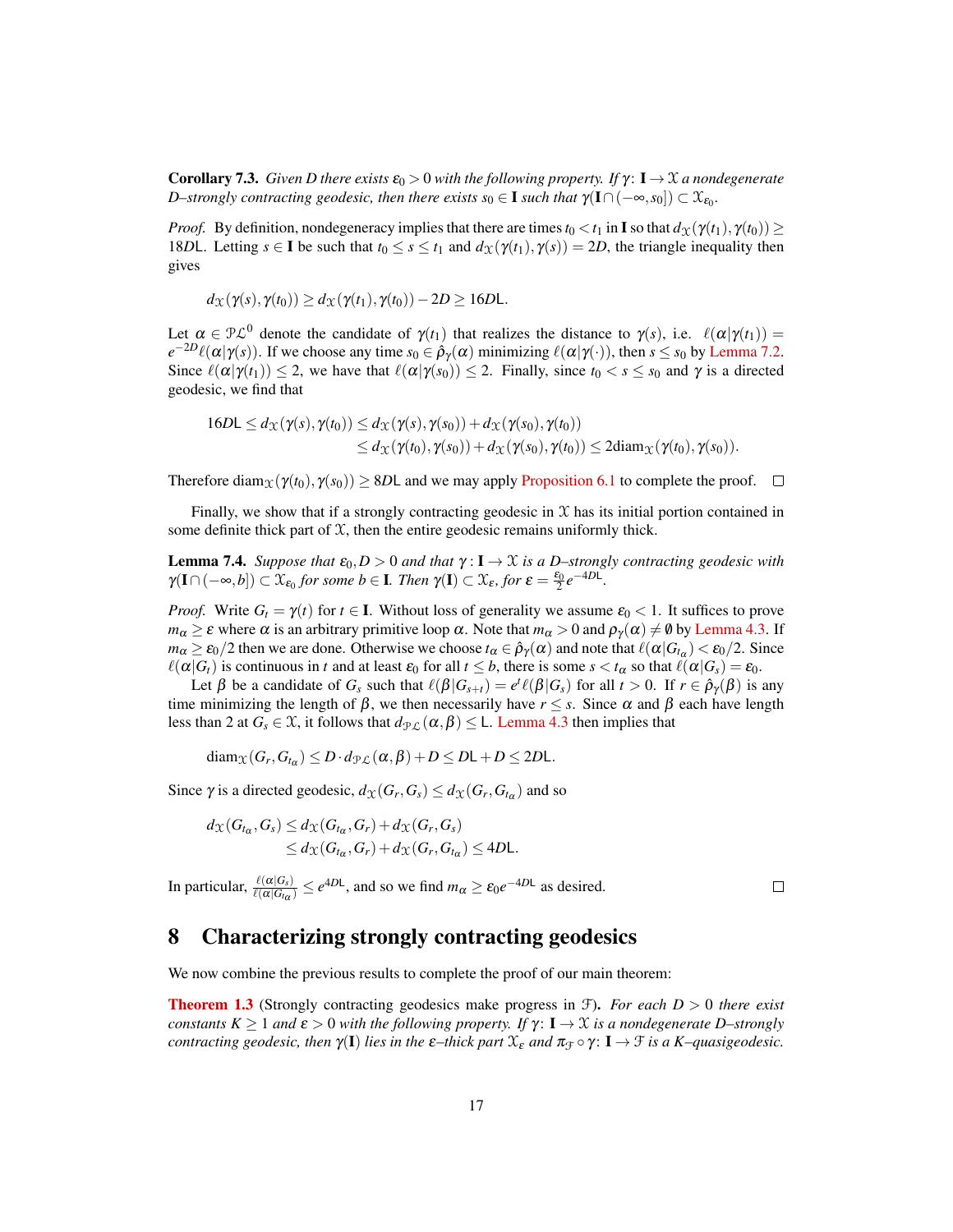*Proof.* Suppose  $\gamma: I \to \mathcal{X}$  is nondegenerate and *D*–strongly contracting. By nondegeneracy, [Corol](#page-15-0)[lary 7.3](#page-15-0) and [Lemma 7.4](#page-16-0) together give  $\gamma(I) \subset \mathcal{X}_{\varepsilon}$  for some  $\varepsilon = \varepsilon(D) > 0$ . [Proposition 5.1](#page-11-1) then provides a constant  $K = K(D, \varepsilon)$  for which  $\pi_{\mathcal{F}} \circ \gamma: I \to \mathcal{F}$  is a *K*–quasigeodesic. □

We next discuss the converse [Theorem 1.2](#page-1-0) and explain how the Bestvina–Feighn result [\[BF2,](#page-19-1) Corollary 7.3] on folding lines that make definite progress in  $\mathcal F$  may be promoted to arbitrary geodesics. While this promotion essentially follows from our earlier work [\[DT\]](#page-19-4), we have opted to include a proof here for completeness. In this discussion we assume the reader is familiar with folding paths and standard geodesics in  $\mathfrak{X}$ ; for background on this see [\[FM,](#page-19-11) [BF2,](#page-19-1) [DT\]](#page-19-4).

**[Theorem 1.2](#page-1-0)** (Progressing geodesics are strongly contracting). Let  $\gamma: I \to X$  be a geodesic whose *projection to* F *is a K–quasigeodesic. Then there exists D* > 0 *depending only on K (and the injectivity radius of the terminal endpoint of* γ*) such that* γ *is D–strongly contracting in* X*.*

*Proof.* Let  $\gamma: I \to \mathcal{X}$  be an arbitrary directed geodesic such that  $\pi_{\mathcal{F}} \circ \gamma: I \to \mathcal{F}$  is a *K*–quasigeodesic, and let  $H, H' \in \mathcal{X}$  be metric graphs satisfying  $d_{\mathcal{X}}(H, H') \leq d_{\mathcal{X}}(H, \gamma)$ . Lemma 4.3 of [\[DT\]](#page-19-4) shows that  $\gamma(I) \subset \mathcal{X}_{\varepsilon}$  for some  $\varepsilon > 0$  depending only on *K* (and the injectivity radius of  $\gamma(I_+)$  when  $I_+ \neq +\infty$ ). Using the coarse symmetry of  $d_{\mathcal{X}}$  in  $\mathcal{X}_{\epsilon}$  [\(Lemma 2.2\)](#page-4-0), one may easily show that  $\pi_{\gamma}(G)$  is never empty. Hence to prove the theorem it suffices to choose  $p \in \pi_{\gamma}(H)$  and  $p' \in \pi_{\gamma}(H')$  arbitrarily and bound diam $x(p, p')$  in terms of *K* and  $\varepsilon$ .

Choose a finite subinterval  $J = [a, b] \subset I$  with  $p, p' \in \gamma(J)$  and let  $\bar{\gamma} = \gamma|_J$ . Notice that  $p \in \pi_{\bar{\gamma}}(H)$ and  $p' \in \pi_{\bar{\gamma}}(H')$ . If  $\rho: \mathbf{J} \to \mathcal{X}$  is any standard geodesic from  $\bar{\gamma}(a)$  to  $\bar{\gamma}(b)$ , then Theorem 4.1 of [\[DT\]](#page-19-4) ensures  $\pi_{\mathcal{F}} \circ \rho$  is a  $K' = K'(K, \varepsilon)$ -quasigeodesic and that  $\rho(\mathbf{J}) \subset \mathcal{X}_{\varepsilon'}$ , where  $\varepsilon' = \varepsilon'(K, \varepsilon)$ . Consequently, Proposition 7.2 of [\[BF2\]](#page-19-1) and Lemma 4.11 of [\[DT\]](#page-19-4) (see also [\[DT,](#page-19-4) Proposition 2.11] and the following remark) immediately show that  $\rho$  is  $D' = D'(K, \varepsilon)$ -strongly contracting.

Theorem 4.1 of [\[DT\]](#page-19-4) additionally shows that  $\bar{\gamma}(\mathbf{J})$  and  $\rho(\mathbf{J})$  have symmetric Hausdorff distance at most  $A' = A'(K, \varepsilon)$ . Consequently, we claim that there exists  $B' = B'(A', D', \varepsilon')$  such that

<span id="page-17-0"></span>
$$
diam_{\mathcal{X}}(\pi_{\bar{\gamma}}(G) \cup \pi_{\rho}(G)) \leq B' \tag{8}
$$

for all  $G \in \mathcal{X}$ . To see this, choose  $Y_0 \in \pi_\gamma(G)$  arbitrarily and let  $Y \in \pi_\rho(Y_0)$  be a closest point projection of  $Y_0$  to  $\rho$ . Noting that  $d_X(G, Y_0) \le d_X(G, \rho) + A'$  and  $d_X(Y_0, Y) \le A'$ , we see that  $d_{\mathfrak{X}}(G,Y) \leq d_{\mathfrak{X}}(G,\rho) + 2A'$ . Thus, as in the proof of [Lemma 5.2,](#page-11-0) we may find  $Y' \in \mathfrak{X}$  along a directed geodesic from *G* to *Y* such that  $d_{\mathfrak{X}}(G, Y') \leq d_{\mathfrak{X}}(G, \rho)$  and  $d_{\mathfrak{X}}(Y', Y) \leq 2A'$ . The strong contraction property for  $\rho$  now gives  $\text{diam}_{\mathcal{X}}(\pi_{\rho}(Y') \cup \pi_{\rho}(G)) \leq D'$ , and the fact that *Y* is  $\varepsilon'$ -thick and near *Y*' bounds diam $_{\mathfrak{X}}(\lbrace Y \rbrace \cup \pi_{\rho}(Y'))$  in terms of  $\varepsilon'$  and A'. Hence diam $_{\mathfrak{X}}(\lbrace Y \rbrace \cup \pi_{\rho}(G))$  is bounded and, since diam $\chi(Y,Y_0) \leq A'$ , the claimed inequality [\(8\)](#page-17-0) holds.

We next claim that  $\pi_{\rho}$  is coarsely 1–Lipschitz. That is, there exists  $C' = C'(D', \varepsilon')$  such that

<span id="page-17-1"></span>
$$
diam_{\mathcal{X}}(\pi_{\rho}(G_1) \cup \pi_{\rho}(G_2)) \leq diam_{\mathcal{X}}(G_1, G_2) + C'
$$
\n(9)

for all  $G_1, G_2 \in \mathcal{X}$ . Indeed, first consider the case that there exists a directed geodesic [ $G_1, G_2$ ] with  $d_{\mathcal{X}}(Y,\rho) \ge D'$  for all  $Y \in [G_1,G_2]$ . Dividing  $[G_1,G_2]$  into  $n = [d_{\mathcal{X}}(G_1,G_2)/D']$  subgeodesics of equal length (at most *D'*) and applying strong contraction to each, one finds that

$$
\text{diam}_{\mathcal{X}}(\pi_{\rho}(G_1)\cup \pi_{\rho}(G_2))\leq nD'\leq \left(\frac{d_{\mathcal{X}}(G_1,G_2)}{D'}+1\right)D'\leq \text{diam}_{\mathcal{X}}(G_1,G_2)+D'.
$$

Next consider the case that  $d_{\mathcal{X}}(G_i, \rho) \le D'$  for each  $i = 1, 2$ . Choosing  $G'_i \in \pi_{\rho}(G_i)$  arbitrarily, [Lemma 2.2](#page-4-0) and the thickness of  $G'_i \in \mathfrak{X}_{\varepsilon'}$  together bound diam $\chi(G_i, G'_i)$  in terms of  $\varepsilon'$  and  $D'$ . Thus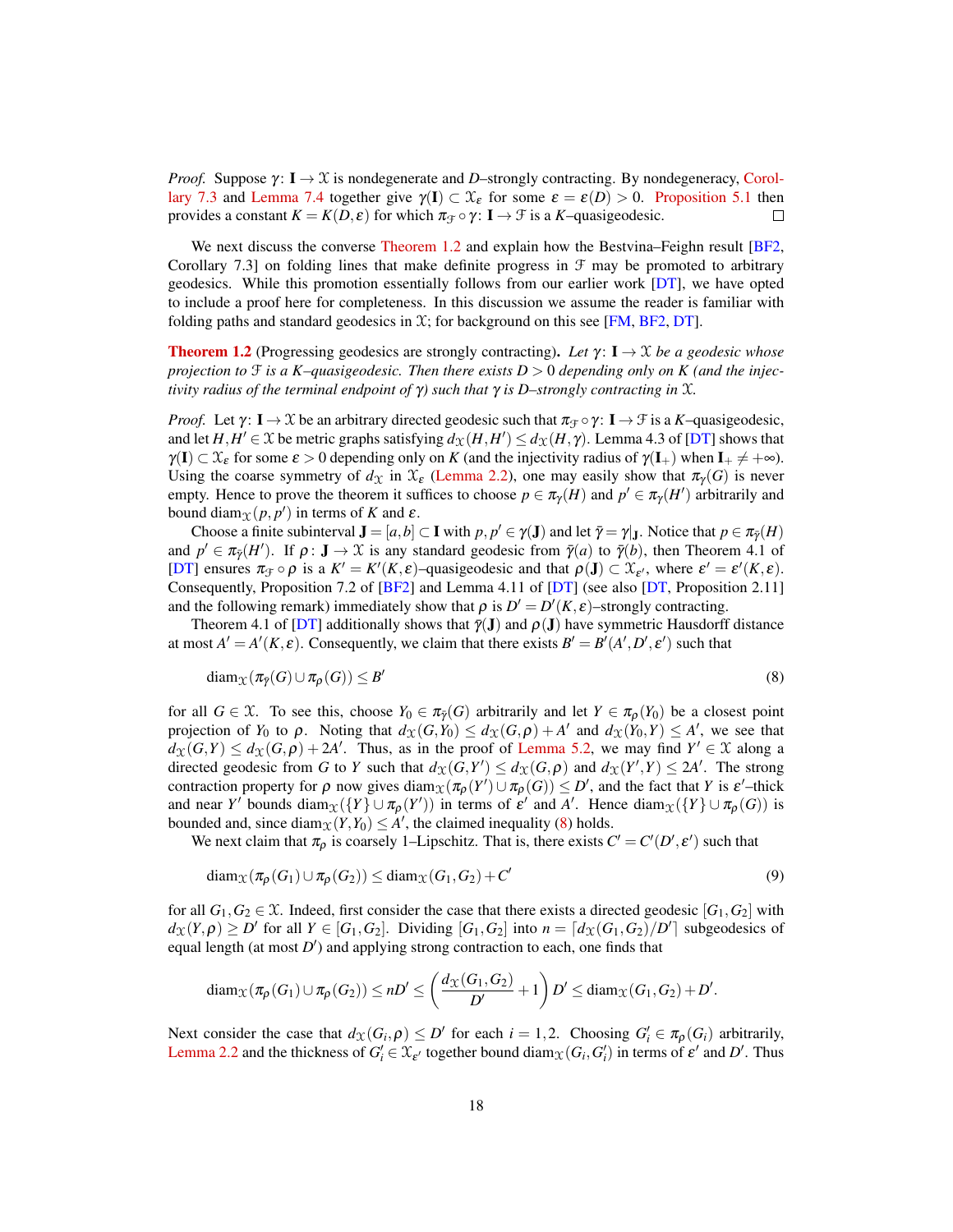the difference  $|\text{diam}_\mathcal{X}(G_1', G_2') - \text{diam}_\mathcal{X}(G_1, G_2)|$  is bounded in terms of  $\varepsilon'$  and  $D'$ . The general case now follows by subdividing an arbitrary directed geodesic  $[G_1, G_2]$  into at most three subgeodesics that each fall under the cases considered above.

To complete the proof of the theorem, note that since  $d_{\mathcal{X}}(H,\rho) \geq d_{\mathcal{X}}(H,\bar{\gamma}) - A'$  we can find a point  $H_0 \in \mathcal{X}$  (say on a geodesic from  $H$  to  $H'$ ) such that  $d_{\mathcal{X}}(H,H_0) \leq d_{\mathcal{X}}(H,\rho)$  and  $d_{\mathcal{X}}(H_0,H') \leq A'.$ Then  $\text{diam}_{\mathcal{X}}(\pi_{\rho}(H) \cup \pi_{\rho}(H_0)) \le D'$  by strong contraction and  $\text{diam}_{\mathcal{X}}(\pi_{\rho}(H_0) \cup \pi_{\rho}(H')) \le A' + C'$ by [\(9\)](#page-17-1). Combining these with [\(8\)](#page-17-0) gives the desired bound on diam $x(p, p')$ . П

# 9 Contracting subgroups of  $Out(\mathbb{F})$

In this section we apply [Theorems 1.2](#page-1-0)[–1.3](#page-1-1) to characterize the finitely generated subgroups of Out( $\mathbb{F}$ ) that quasi-isometrically embed into F. Recall that a subgroup  $\Gamma \leq Out(\mathbb{F})$  is said to be **contracting** in X if there exists  $R \in \mathcal{X}$  and  $D > 0$  such that any two points in the orbit  $\Gamma \cdot R$  are joined by a D– strongly contracting geodesic. Using [Theorems 1.2](#page-1-0) and [1.3](#page-1-1) and [\[DT,](#page-19-4) Theorem 4.1], one may show that this definition is in fact equivalent to the following stronger condition: for each  $R \in \mathcal{X}$  there exists  $D > 0$  such that every directed geodesic between points of  $\Gamma \cdot R$  is *D*–strongly contracting; alternately, under the hypothesis of [Theorem 1.7,](#page-1-2) this follows from the proof below.

[Theorem 1.7](#page-1-2) (Contracting orbits). *Suppose that* Γ ≤ Out(F) *is finitely generated and that the orbit map* Γ → X *is a quasi-isometric embedding. Then* Γ *is contracting in* X *if and only if the orbit map*  $\Gamma \rightarrow \mathcal{F}$  *to the free factor complex is a quasi-isometric embedding.* 

*Proof.* The "if" direction was essentially obtained by the authors in [\[DT\]](#page-19-4): Supposing that Γ admits an orbit map into  $\mathcal F$  that is a quasi-isometric embedding, Theorem 5.4 of [\[DT\]](#page-19-4) implies that for each  $R \in \mathcal{X}$  the orbit  $\Gamma \cdot R$  is *A*–quasiconvex for some  $A > 0$ . This means that any directed geodesic  $\gamma$ : **I**  $\rightarrow$  X between orbit points lies in the symmetric *A*–neighborhood of Γ · *R*. Since  $\Gamma \to \mathcal{F}$  is a quasi-isometric embedding, it follows easily that the projection  $\pi_{\mathcal{F}} \circ \gamma$ :  $\mathbf{I} \to \mathcal{F}$  is a parameterized quasigeodesic with uniform constants. Therefore  $\gamma$  is uniformly strongly contracting by [Theorem 1.2.](#page-1-0)

For the "only if" direction, suppose that  $\Gamma$  is contracting with respect to  $R \in \mathcal{X}$  and  $D > 0$  and that the assignment  $g \mapsto g \cdot R$  defines a *C*–quasi-isometric embedding. Choose  $g, h \in \Gamma$  and let  $\gamma$ : [a,b]  $\rightarrow \mathcal{X}$  be a D–strongly contracting geodesic from g · R to h · R. [Lemma 7.4](#page-16-0) then ensures  $\gamma([a,b]) \subset \mathcal{X}_{\varepsilon}$  for some  $\varepsilon > 0$  depending on *D* and the injectivity radius of *R*, and so [Proposition 5.1](#page-11-1) implies that  $\pi_{\mathcal{F}} \circ \gamma$  is a  $K = K(D, \varepsilon)$ –quasigeodesic. Since  $d_{\Gamma}(g, h)$  and  $d_{\mathcal{F}}(g \pi_{\mathcal{F}}(R), h \pi_{\mathcal{F}}(R))$  both coarsely agree with  $d_X(\gamma(a), \gamma(b)) = d_X(g \cdot R, h \cdot R)$ , there is a constant  $E = E(K, C) \ge 1$  such that

$$
\frac{1}{E}d_{\Gamma}(g,h)-E \leq \text{diam}_{\mathcal{F}}(g\pi_{\mathcal{F}}(R),h\pi_{\mathcal{F}}(R)) \leq E d_{\Gamma}(g,h)+E
$$

Thus the assignment  $g \mapsto g \cdot A$ , where  $A \in \pi_{\mathcal{F}}(R)$ , defines a quasi-isometric embedding  $\Gamma \to \mathcal{F}$ .  $\square$ 

#### References

- <span id="page-18-0"></span>[AK] Yael Algom-Kfir. Strongly contracting geodesics in Outer space. *Geom. Topol.*, 15:2181– 2233, 2011.
- <span id="page-18-1"></span>[AKB] Yael Algom-Kfir and Mladen Bestvina. Asymmetry of Outer space. *Geom. Dedicata*, 156(1):81–92, 2012.